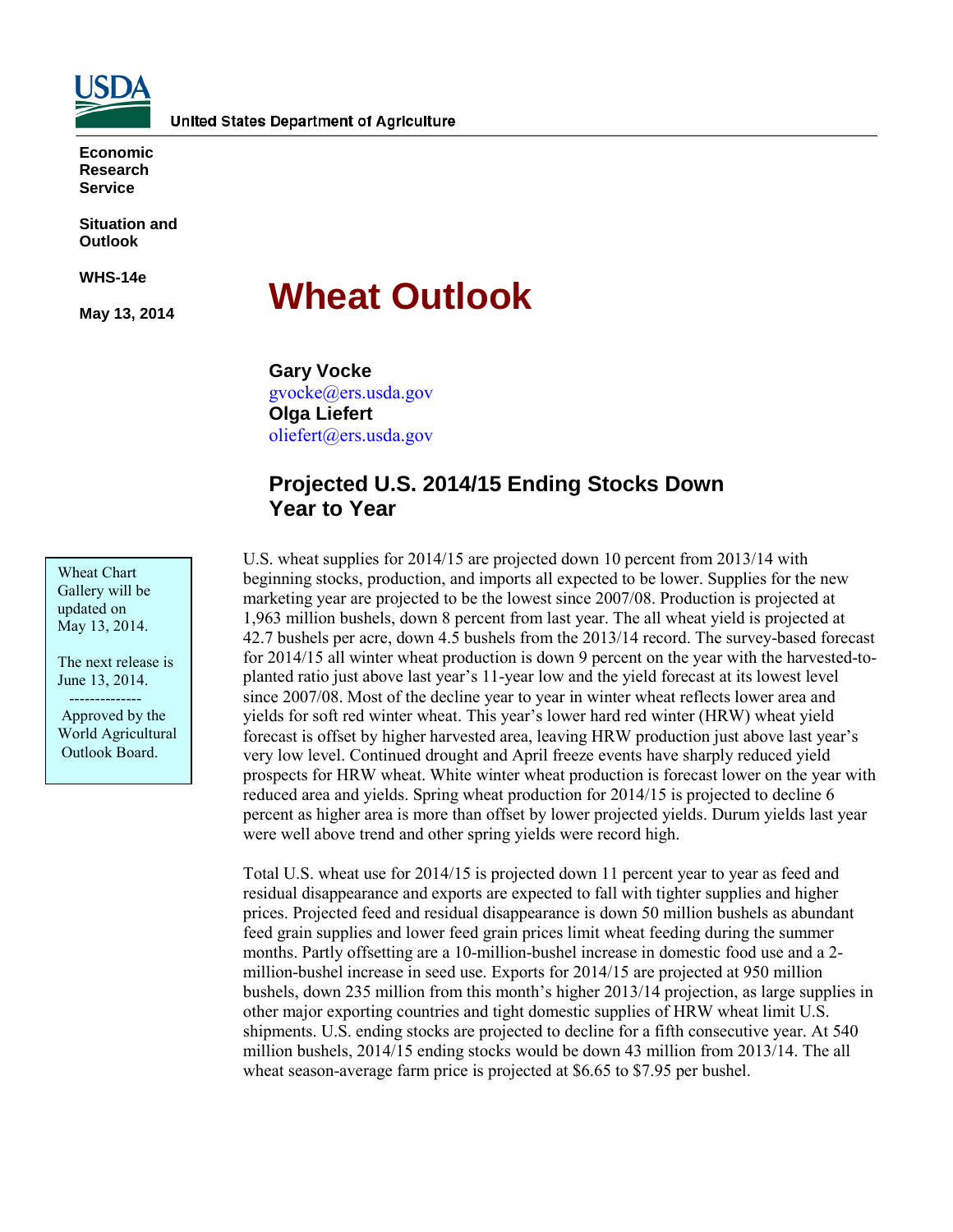World wheat production in 2014/15 is projected to decline from the previous year's record but remain the second largest on record. An increase in foreign beginning stocks are forecast to offset the production decline, leaving slightly increased foreign supplies. With higher prices, modest reductions in wheat use are expected, and global stocks are projected to increase for the second consecutive year.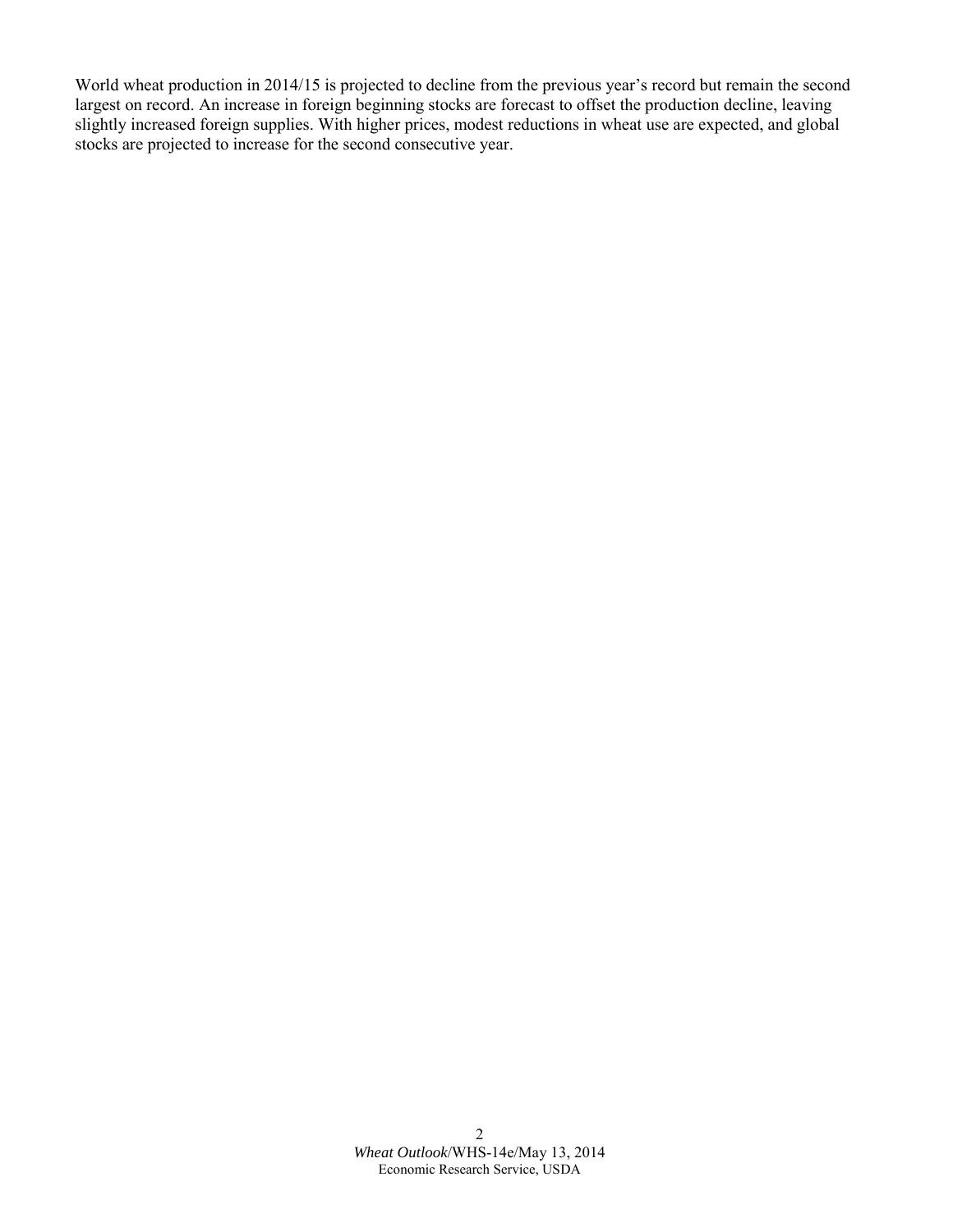# *Ending Stocks for 2014/15 Projected To Decrease From 2013/14*

Ending stocks of wheat for 2014/15 are projected to be down 43 million bushels from 2013/14 as total supplies decrease more than total use. Total wheat supplies for 2014/15 are projected down 317 million bushels because of lower production, carryin stocks, and imports from 2013/14. Total projected uses are down 273 million bushels from 2013/14 because of both lower exports and domestic use.

Total production is projected at 1,963 million bushels, down 167 million bushels from 2013/14.

## *Winter Wheat Production*

The survey-based forecast of winter wheat production, at 1,403 million bushels, is down 131 million bushels from 2013. Expected harvested area is 32.6 million acres, up 0.2 million acres from last year as a higher harvest-to-planted ratio offset a lower planted area. The U.S. winter wheat yield is forecast at 43.1 bushels per acre, down 4.3 bushels from the previous year.

### *Winter Wheat Production Estimates by Class*

Hard red winter (HRW) production is forecast up 2 million bushels from a year ago to 746 million bushels this year. Production is up for the 2014 crop, as higher planted area and a lower expected abandonment rate offset a lower expected yield. Forecast planted area, harvested area, and yield and year-to-year changes for 2014 from 2013 are 30.2 million acres, up 0.6 million acres; 22.2 million acres, up 2.0 million acres; and 33.6 bushels per acre, down 3.2 bushels per acre, respectively.

Soft red winter (SRW) production is forecast to be down 118 million bushels from last year and is expected to total 447 million bushels this year. SRW production is forecast lower with lower planted and harvested areas and a lower yield. Forecast planted area, harvested area, and yield and year-to-year changes for 2014 from 2013 are 8.4 million acres, down 1.6 million acres; 7.2 million acres, down 1.7 million acres; and 62.3 bushels per acre, down 1.4 bushels per acre, respectively.

White winter wheat production for 2014 is forecast to total 209 million bushels, down 16 million bushels from a year ago. The planted and harvested areas, production, and yield for white winter wheat were as follows (hard white winter = HWW and soft white winter  $=$  SWW):

| 2014                           | <b>HWW</b> | <b>SWW</b> |
|--------------------------------|------------|------------|
| Planted area (million acres)   | 0.378      | 2967       |
| Harvested area (million acres) | 0.316      | 285        |
| Yield (bushels/acre)           | 34.6       | 69.6       |
| Production (million bushels)   | 10.9       | 1983       |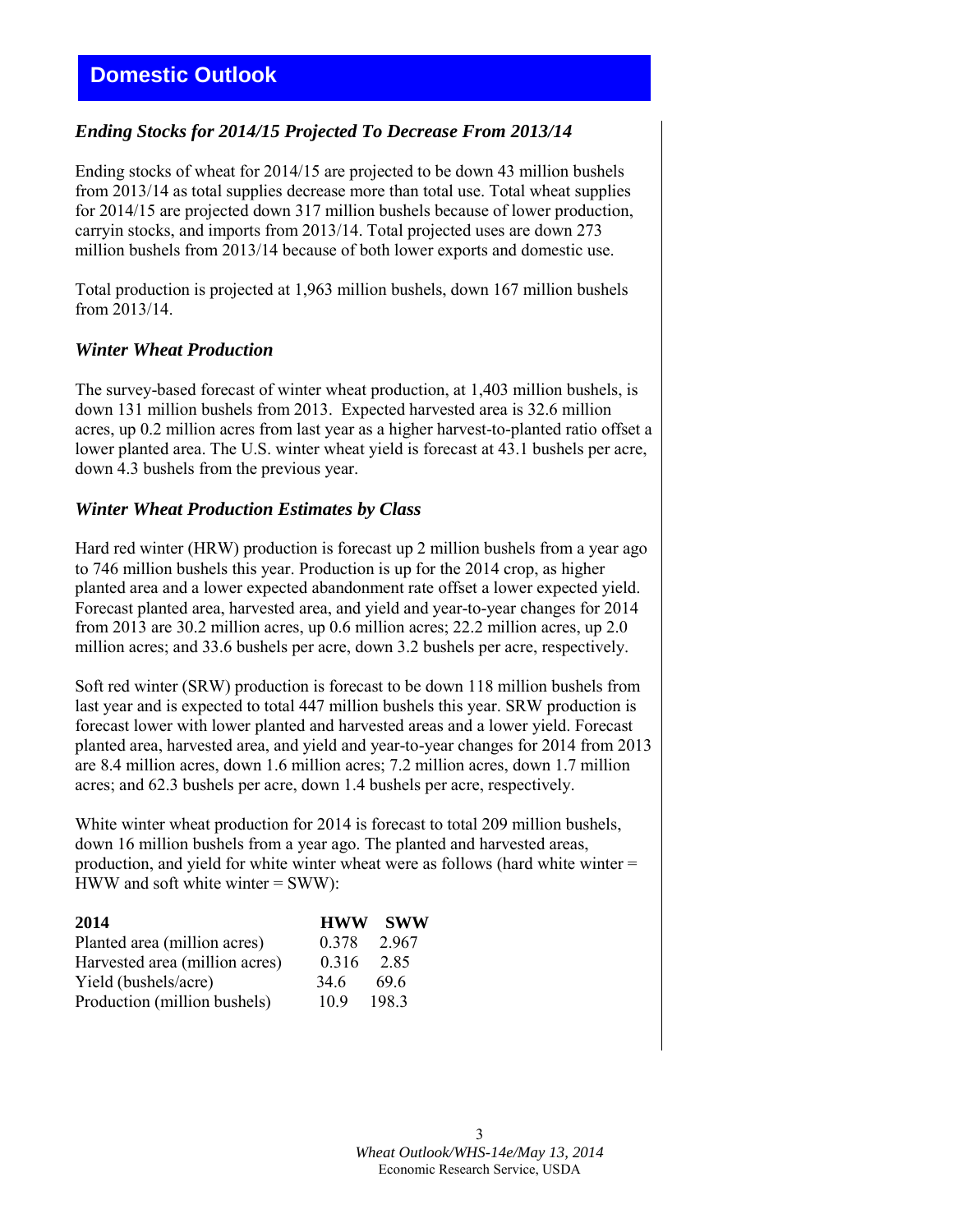| 2013                           | <b>HWW</b> | <b>SWW</b> |
|--------------------------------|------------|------------|
| Planted area (million acres)   | 0.365      | 3 1 3 4    |
| Harvested area (million acres) | 0.283      | 3.028      |
| Yield (bushels/acre)           | 394        | 70.7       |
| Production (million bushels)   | 11.2       | 2142       |

Desert durum production in California and Arizona is forecast at 12.4 million bushels for 2014. This production is less than the 14.8 million bushels in 2013 due to smaller harvested area and lower yield.

# *Projected 2014/15 Utilization*

Total U.S. wheat use for 2014/15 is projected down 273 million bushels from 2013/14 to 2,166 million bushels with both lower expected domestic use and exports. Food use is projected at 970 million bushels, up 10 million from the current year, as flour extraction rates fall from 2013/14 and consumption grows with population. Feed and residual use is projected at 170 million bushels, down from the 220 million bushels projected for 2013/14 as smaller supplies and lower prices for feed grains in 2014/15 limit wheat feeding this summer. Exports are projected at 950 million bushels, down 235 million bushels from 2013/14 as large crops in major world export competitor countries and higher prices are expected to limit U.S. exports. Thus, ending stocks for 2014/15 are projected at 540 million bushels, down 43 million bushels from 2013/14.

## *2014/15 Price Range Projection*

The 2014/15 season-average farm price range is projected at \$6.65 to \$7.95 per bushel. The midpoint of this range is above the \$6.85 per bushel projected for 2013/14.

# *2013/14 Marketing Year Discussion: Projected 2013/14 Supplies Up Slightly This Month*

Projected total 2013/14 supplies, at 3,023 million bushels, are up 10 million bushels this month. Total projected imports are up 10 million bushels based on pace and higher U.S. prices. Most of the increase, 7 million bushels, is for HRS. HRW imports are up 1 million bushels and durum imports are up 2 million bushels.

# *Projected 2013/14 Supplies Down From 2012/13*

Total U.S. wheat supply for 2013/14 is down 108 million bushels from 2012/13 as reduced production and lower beginning stocks more than offset higher imports. Supplies of HRW and durum are down year to year, while supplies are up for the other classes. HRW supplies decreased the most, as smaller production more than offsets higher beginning stocks. HRW production is down from 2012 due partially to the smaller planted area for the 2013 crop, and both a higher abandonment rate and a lower yield because of severe drought and spring freeze damage. SRW supplies were up the most year to year as higher production and imports more than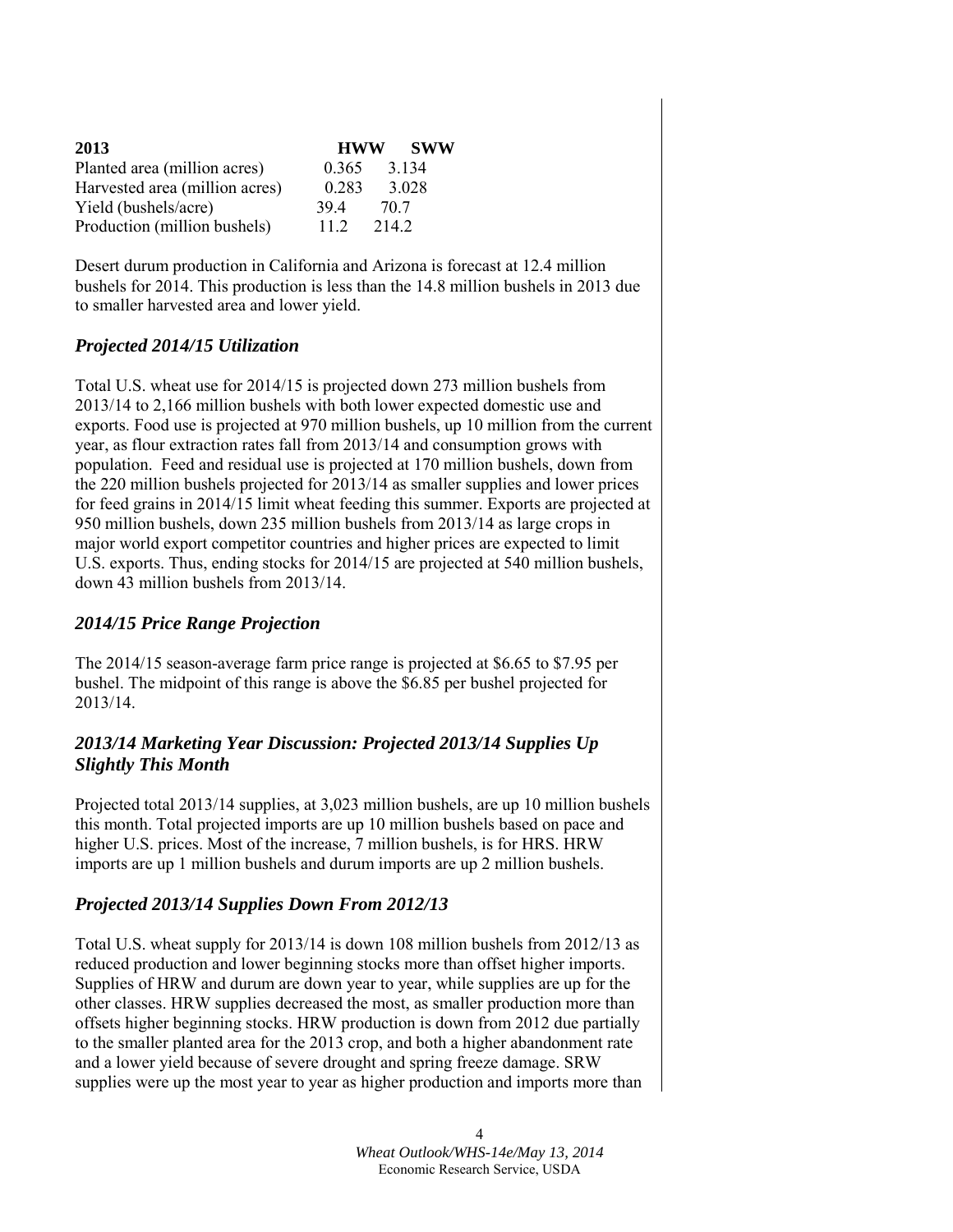offset lower beginning stocks. SRW production is higher than 2012 because of larger harvested area and higher yield.

# *Projected Total 2013/14 Utilization Is Up This Month*

Projected 2013/14 total U.S. wheat use, at 2,439 million bushels, is up 10 million bushels this month. Projected food use, seed use, and feed and residual use are unchanged. Total projected exports are raised 10 million bushels this month. Projected exports of HRW, HRS, and white wheat are each raised 5 million bushels. SRW exports are lowered 5 million bushels. These by-class changes are based on pace to date.

# *Projected 2013/14 Use Is Up From 2012/13*

Projected total use for 2013/14 is up 25 million bushels from 2012/13 as higher exports more than offset lower domestic use. Domestic use is expected to be down 152 million bushels from 2012/13, with exports projected up 178 million bushels. Domestic use is down because feed and residual use is expected to fall 168 million bushels from 2012/13. Total food use is expected 15 million bushels higher than in 2012/13, with population growth and an expected lower flour extraction rate.

# *Projected 2013/14 Total Ending Stocks Unchanged From April, But Down From 2012/13*

The projected 2013/14 U.S. total wheat ending stocks, at 583 million bushels, are unchanged from April as the 10-million-bushel increase in imports is offset by the 10-million-bushel increase in exports. These projected ending stocks are down 135 million bushels from 2012/13.

Total ending stocks for 2013/14 are expected to decrease by 19 percent from 2012/13. Stocks of HRW and white are expected down 45 percent and 22 percent, respectively. Stocks of HRS, SRW, and durum are expected up 16 percent, 5 percent, and 5 percent, respectively.

# *2013/14 Price Range Projection Replaced With a Point Estimate*

The 2013/14 season-average farm price range of \$6.75 to \$6.95 per bushel is replaced with a point estimate \$6.85 this month. The 2013/14 price is down from the record \$7.77 per bushel reported for 2012/13.

## **Winter Wheat Conditions Are Mixed**

The May 5 *Crop Progress* report from the *U.S. Department of Agriculture's* National Agricultural Statistics Service indicated that 31 percent of the winter wheat crop is rated good to excellent and 38 percent was rated poor to very poor. A year ago at this time, 32 percent of the winter wheat crop was rated good to excellent, and 39 percent was rated poor to very poor. Drought conditions continue to be a problem on the Central and Southern Plains.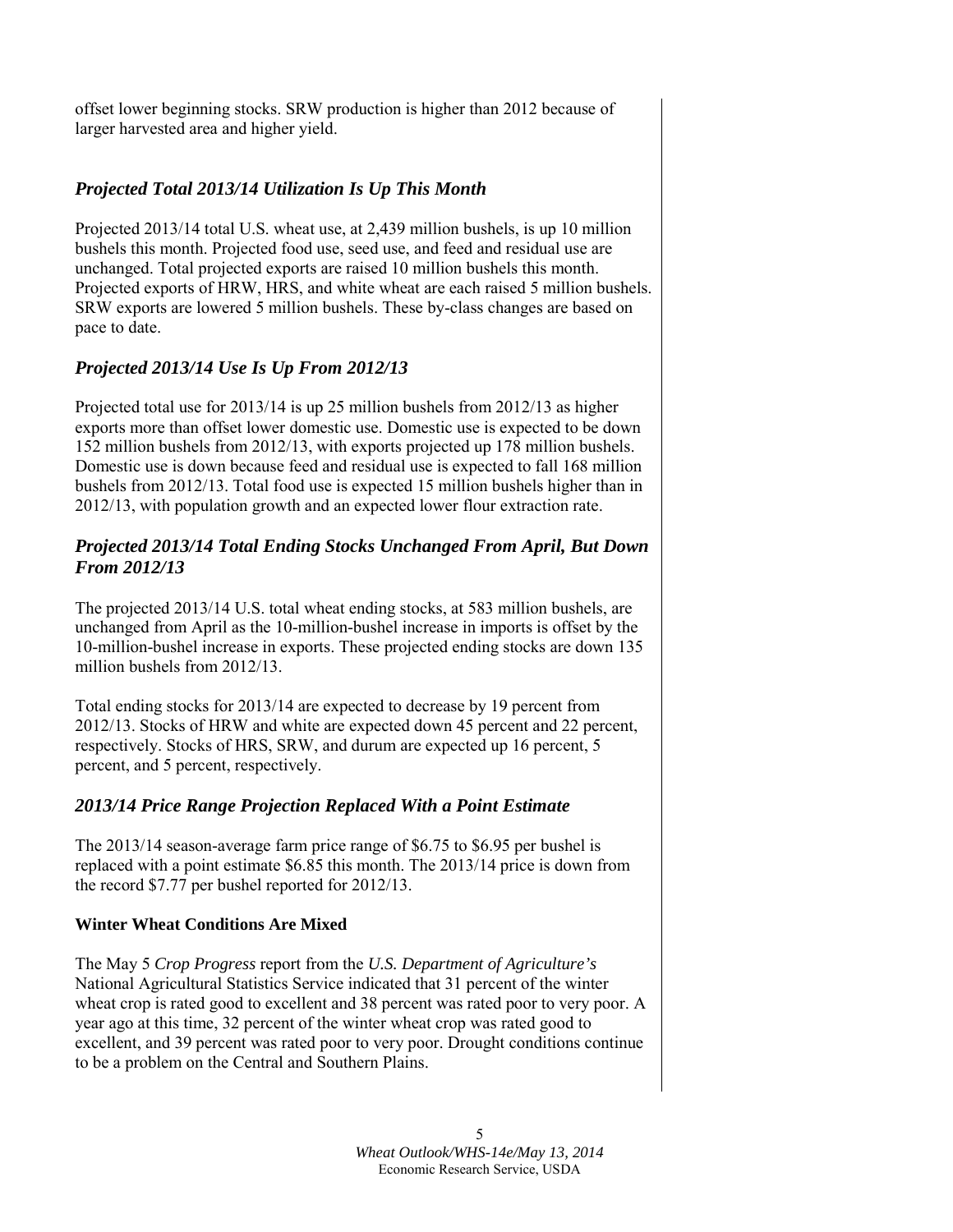Conditions are poor in Texas, but better than a year ago. This year, 64 percent of the Texas crop is rated poor to very poor, compared with 74 percent for the 2013 crop. Oklahoma's situation is worse. This year, 73 percent of the Oklahoma crop is rated poor to very poor, compared with 45 percent for the 2013 crop. The situation in Kansas is also worse. This year, 47 percent of the Kansas crop is rated poor to very poor, compared with 40 percent for the 2013 crop. The crop conditions for Nebraska, Colorado, and South Dakota are better year to year. Respectively, the shares of each State's 2014 and 2013 crops that are rated poor to very poor are: Nebraska, 19 percent to 49 percent; Colorado, 37 percent to 56 percent; and South Dakota, 3 percent to 62 percent.

The SRW-producing States are generally in good condition this year compared to the winter wheat crop in the Plains, but slightly worse than a year ago. The SRWproducing States' 2014 crop averages 56 percent rated good to excellent and 9 percent poor to very poor. The SRW-producing States' crop at this time last year averaged 67 percent rated good to excellent, and 6 percent poor to very poor.

Conditions for the 2014 crop are good in the Pacific Northwest (PNW), but down slightly from last year. Winter wheat in the PNW States average 59 percent rated good to excellent and 9 percent poor to very poor. Last year, these States averaged 68 percent good to excellent and 6 percent poor to very poor.

# *USDA Wheat Baseline, 2014-23*

Each year, USDA updates its 10-year projections of supply and utilization for major field crops grown in the United States, including wheat. A detailed discussion summarizing the historical forces determining U.S. wheat supply and utilization, along with the analysis underlying the wheat projections for 2014-23, is available at http://www.ers.usda.gov/topics/crops/wheat/usda-wheat-baseline,-2014-23.aspx.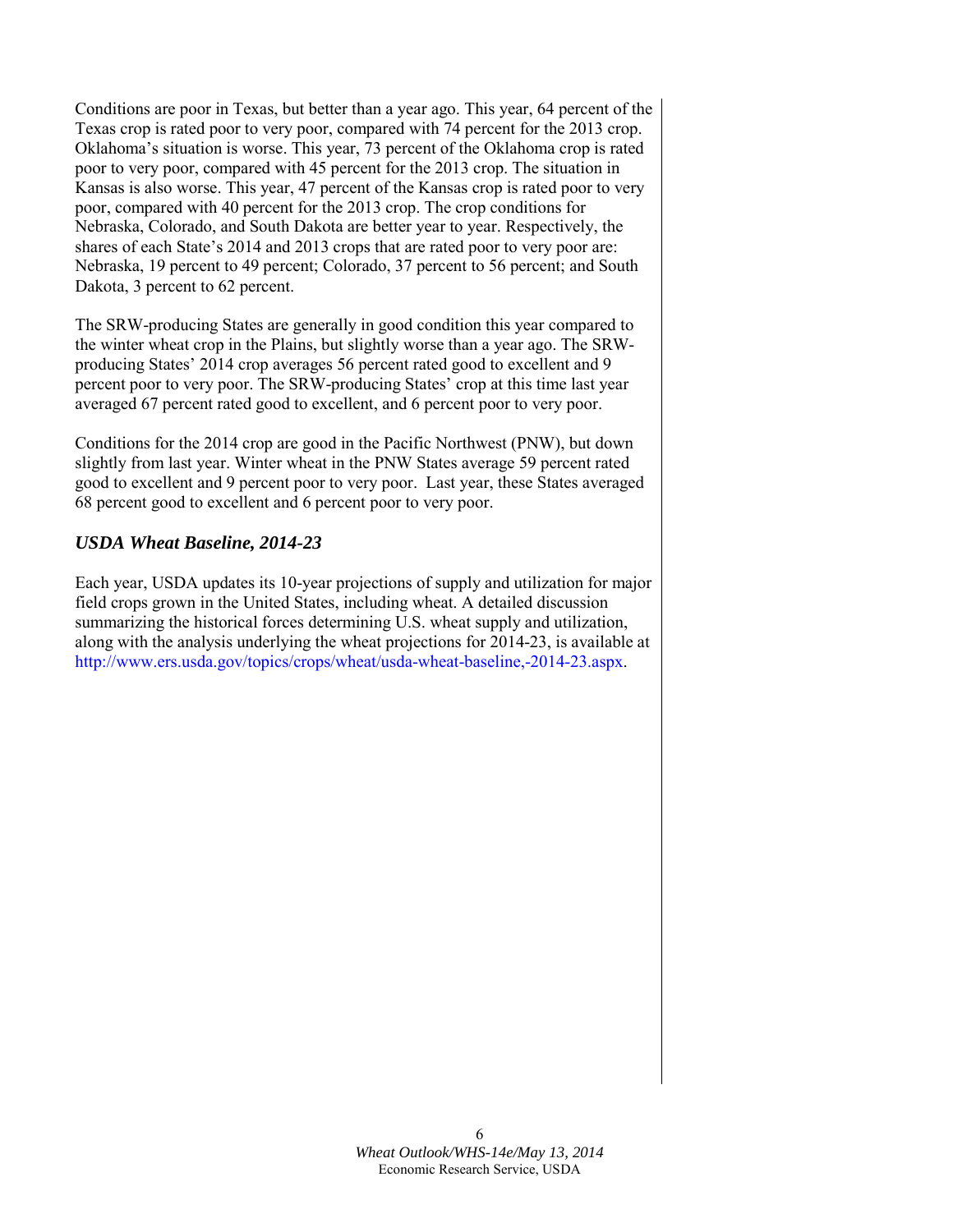# **International Outlook**

### *World Wheat Production Down From 2013/14, But Still Second-Highest Ever*

World wheat production in 2014/15 is projected at 697.0 million tons, down 17.0 million tons from the 2013/14 record, but still the second-largest wheat harvest in history. Foreign wheat production is projected to decrease even less, by 12.4 million tons compared to 2013/14 (as more than 25 percent of the world decline comes from U.S. wheat production). Wheat area is projected to increase by about 1 percent, as the prospects of higher prices and adequate soil moisture affected some countries' planting. World wheat yields are projected to decline from the previous year's record, but remain the third highest in history.

The *European Union* as a region continues to be the largest world wheat producer, and with 2014/15 projected output of 144.9 million tons, it will be producing 21 percent of world wheat this year. With harvested area expected up almost 3 percent, EU projected wheat output exceeds the previous year's output by 1.6 million tons, which is the second highest, behind the exceptional 2008/09 crop year. Across the continent, European countries enjoyed good planting conditions in autumn, followed by an exceptionally mild winter with adequate snow coverage. The United Kingdom is expected to rebound its wheat area and yield following 2 lowproduction years, and to drive European wheat production up this year with the output of 15.2 million tons, up 3.2 million on the year. Germany, especially the south of the country, is the only region in the EU that is still experiencing a deficit in moisture since November 2014, but recent rains have partly reduced the moisture deficit there. Dry pockets in northeastern France also received necessary rains. The countries of Eastern Europe are enjoying a very nice recovery from some dryness in the early spring, helped by heavy rainfall in southeastern Europe. Also, the vegetation health index (VHI) in Czech Republic, Poland, Hungary, and especially in Romania show excellent crop development.

In *China*, the world's second-largest wheat producer, wheat output is projected to be just 1 percent higher than in 2013/14 reaching 123.0 million tons, with a slight increase in sown area. The major part of wheat in China is of winter variety, and is mostly irrigated. Planting intentions for spring wheat, which comprises about 5-10 percent of Chinese wheat, are slightly up on the year. The wheat crop development is ahead of normal by about a week, and while harvesting is commencing in the South, wheat in the North China Plain is still in its maturing stage. The wheat crop appears to be in good shape; certain drought conditions reported for Shandong and Hubei seem not to have stressed the wheat after those provinces received timely precipitation in February; and winterkill is minimal. In general, wheat yields in China are pretty stable, rising slightly each year since 2000, with the exception of 2009 when wheat yield inched down. This year's yield is projected at a record level that is only slightly higher than last year.

In the former Soviet Union (FSU-12), wheat production is forecast at 101.2 million tons, down 2.5 percent from a year earlier. *Russia*, *Ukraine*, and *Kazakhstan*, the three main grain producers and exporters of the region, are projected to harvest 86.5 million tons of wheat, down 1.8 million tons from a year ago. While combined wheat area in the three countries is almost unchanged from the past year, combined wheat yields are projected about 4 percent lower, at the trend level. Unusually wet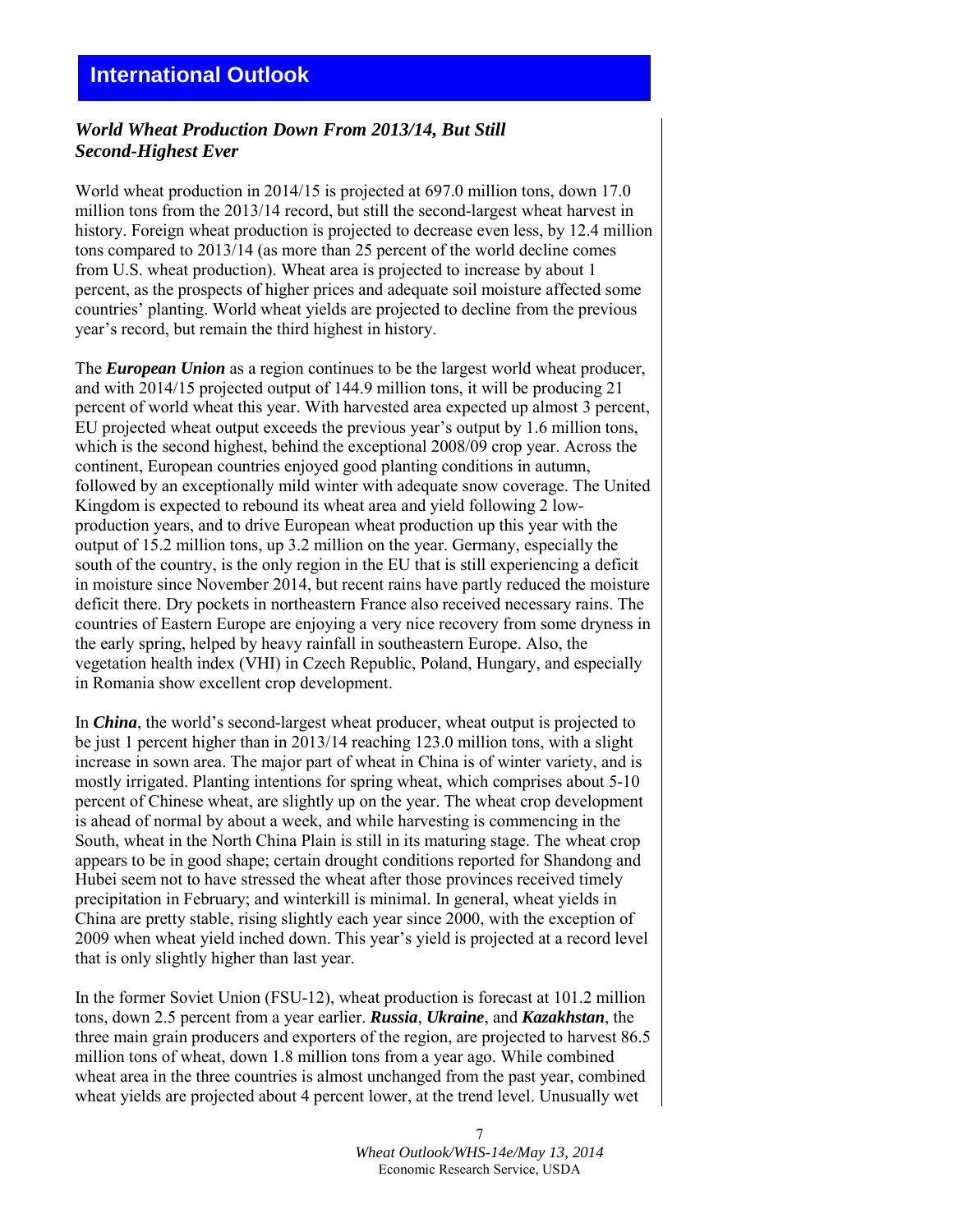weather conditions in the fall in both Russia (primarily in the Central District, but also in the Volga and less so in the Southern Districts) and Ukraine delayed winter planting and reduced winter wheat planted area in both countries. However, current crop conditions are better than average, with below average winterkill because of abundant soil moisture and the mild winter. The combination of lower planted area and minimal winterkill suggests that harvested area should be marginally lower than last year. Overall conditions in the spring wheat areas of the Volga, Siberia, and Kazakhstan are good for fieldwork, and soil moisture levels in these areas are adequate.

*India* is projected to produce 94.0 million tons of wheat, up 0.5 million tons from the previous year. Harvested area is projected 2 percent higher at the record 30.6 million hectares. Wheat area has grown for the fifth year in a row. The Government of India continues to increase the minimal support price (MSP) for food commodities (wheat and rice), providing additional stimulus for planting. The second reason for higher wheat area is the abundant monsoon precipitation during the planting period that ensured adequate reservoir levels (more than 90 percent of wheat is irrigated in India) and replenished soil moisture, thereby increasing wheat yield expectations. Harvesting is currently underway and overall weather conditions in the major wheat-producing states of Punjab, Haryana, Uttar Pradesh, and Rajasthan during the reproductive period in February-March were satisfactory overall. However, late rains and hail in March in Madhya Pradesh and Uttar Pradesh, and heavy rains in April in Punjab, Haryana, and Uttar Pradesh delayed harvesting by several weeks, caused some lodging and sprouting, and reduced test weights, negatively affecting both yields and wheat quality.

In *Pakistan*, a bumper wheat crop of 24.5 million tons is expected, up 0.5 million on the year. Planted area rose by about 2 percent, reflecting good planting conditions with above-average monsoon rainfall.

The *Middle East* is projected to produce 31.1 million tons in 2014/15, down 14 percent on the year, as the drought spread from *Turkey* down through *Syria* and as far as Israel, affecting areas along the Mediterranean Sea, but also spreading to the north of *Iran*, where the wheat harvest is expected to decline. *Turkey* is projected to produce15.0 million tons of wheat, down 3.0 million from last year with the lowest yield in 13 years. The wheat crop in the Central Anatolia Plateau and bordering regions—the territory that produces the bulk of the country's wheat—suffered a succession of calamities. The first was the poor establishment of the crop in the fall because of the drought, followed by a severe cold snap in December. Lastly, the Central Anatolia Plateau was hurt by the 4 consecutive days of frosts at the end of March-beginning of April when wheat was entering its flowering stage, which arrived very early this year, 3-4 weeks ahead of the usual schedule. All those incidents have been captured by the VHI that shows poor crop development that briskly deteriorated after the last frost in the Central Anatolia region.

Lower than 10-year average yields are also projected for *Iran*, which is expected to produce 13.0 million tons, down 1.5 million tons from 2013/14. Important rain-fed wheat areas in the northern and northeastern parts of the country, that produce about a third of the country's wheat, suffered from insufficient moisture. Winterkill is also expected to be high, and the crop there has been stressed for a prolonged period of time. Partly offsetting the damage, the high yielding southwestern irrigated wheat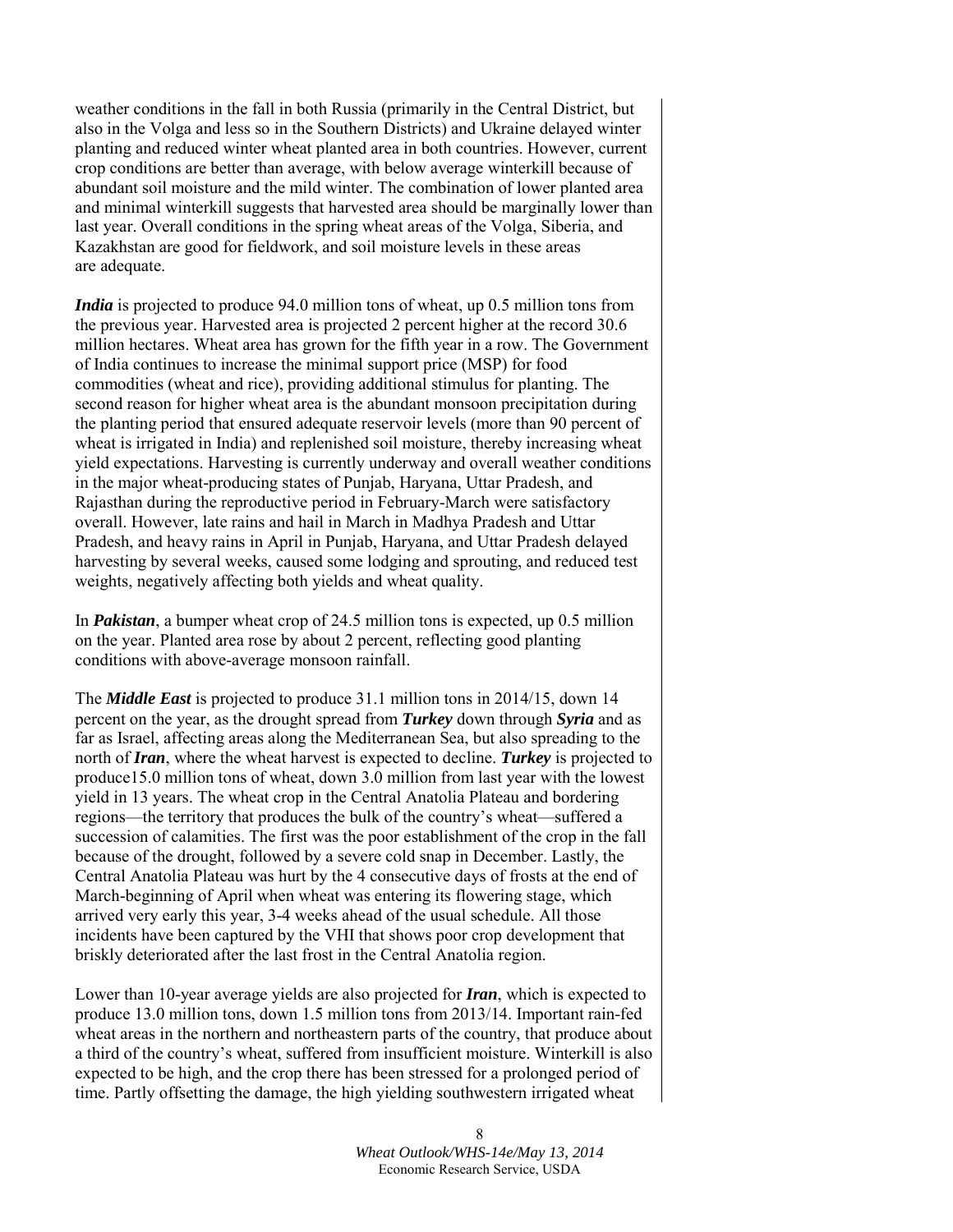areas are in good condition this year with no shortage of irrigation resources. The country's yields are currently projected 7 percent lower than the 10-year average.

*Syria* is suffering from drought in its north-west (Aleppo) and in the western part of its most northeastern region (Al-Hasakah). The wheat crop in those regions is rainfed. It matured early this year, and has been harmed by extended dryness. On the other hand, the eastern part of the country bordering Iraq and Turkey (containing the majority of Kurdish population) is doing much better. Wheat production in Syria is expected to reach 2.5 million tons, and the level of this year's yields is projected to be about 20 percent below the 10-year average. For *Afghanistan*, the wheat production series was revised for the last 2 years consistent with the local government numbers. Based on the revised numbers and weather conditions that have been close to average this year, the country is expected to produce 5.0 million tons of wheat.

North Africa's wheat production is projected to reach 18.9 million tons, down 1.3 million tons on the year. There has been satisfactory moisture in *Algeria*, *Tunisia*, and northern *Morocco* for winter grains. However, a drought developed in the southern wheat areas of Morocco, and recent April rains might have arrived too late to save the crop. As soil moisture is the primary determinant for area and yield gains in the region, a crop of just 4.7 million tons is expected to be harvested in Morocco, down 2.3 million tons from a year earlier. Wheat yields in Algeria and Tunisia are projected to exceed 10-year averages by 20 and 10 percent, respectively.

Surveys of planting intentions in *Canada* indicate wheat planting area will be lower than last year, at slightly more than 10 million hectares. Harvested wheat area is projected at 9.8 million hectares, down 0.6 million hectares on the year. Less snow than last year, warmer weather, and early snowmelt should enable farmers to start planting fairly early, though cool weather is still persisting. Some dryness in the Prairies, as well as the possibility of higher winter kill in Ontario, is not anticipated to significantly affect the country's wheat crop. It is expected that after last year's exceptional performance, yields will return to the normal trend level, taking wheat production down 24 percent, or 9.0 million tons to 28.5 million tons.

In *Brazil* and *Argentina*, wheat sowing starts in late April/early May. Early indications point to higher output than last year. South America is expected to produce 23.7 million tons of wheat, up 3.7 million tons on the year. In *Argentina*, wheat area is projected up 0.7 million hectares, as attractive wheat prices motivate farmers to switch away from planting barley, while adequate soil moisture levels in the major wheat-producing areas suggest slightly above-trend yields. Wheat production is projected up 2.0 million tons to reach 12.5 million, which is still far below a 10-year average of more than 14 million tons. In *Brazil*, wheat area is expected to be 2.5 million hectares, up 0.3 million on the previous year, as wheat area in the main wheat-producing State of Parana (where planting commenced in April) is projected 23 percent higher. Soil moisture is adequate all over Brazil, and the country is boosting its wheat area in response to high prices, but also in an attempt to partly fill the void made by a drop in Argentina's exports. Based on yield analysis by the State, wheat output is projected to reach 6.0 million tons, up 0.7 million tons on the year. In another response to Argentine export restrictions, *Paraguay* is expected to plant near-record and *Uruguay* record areas for wheat, boosting their wheat production by 69 and 22 percent, respectively. This would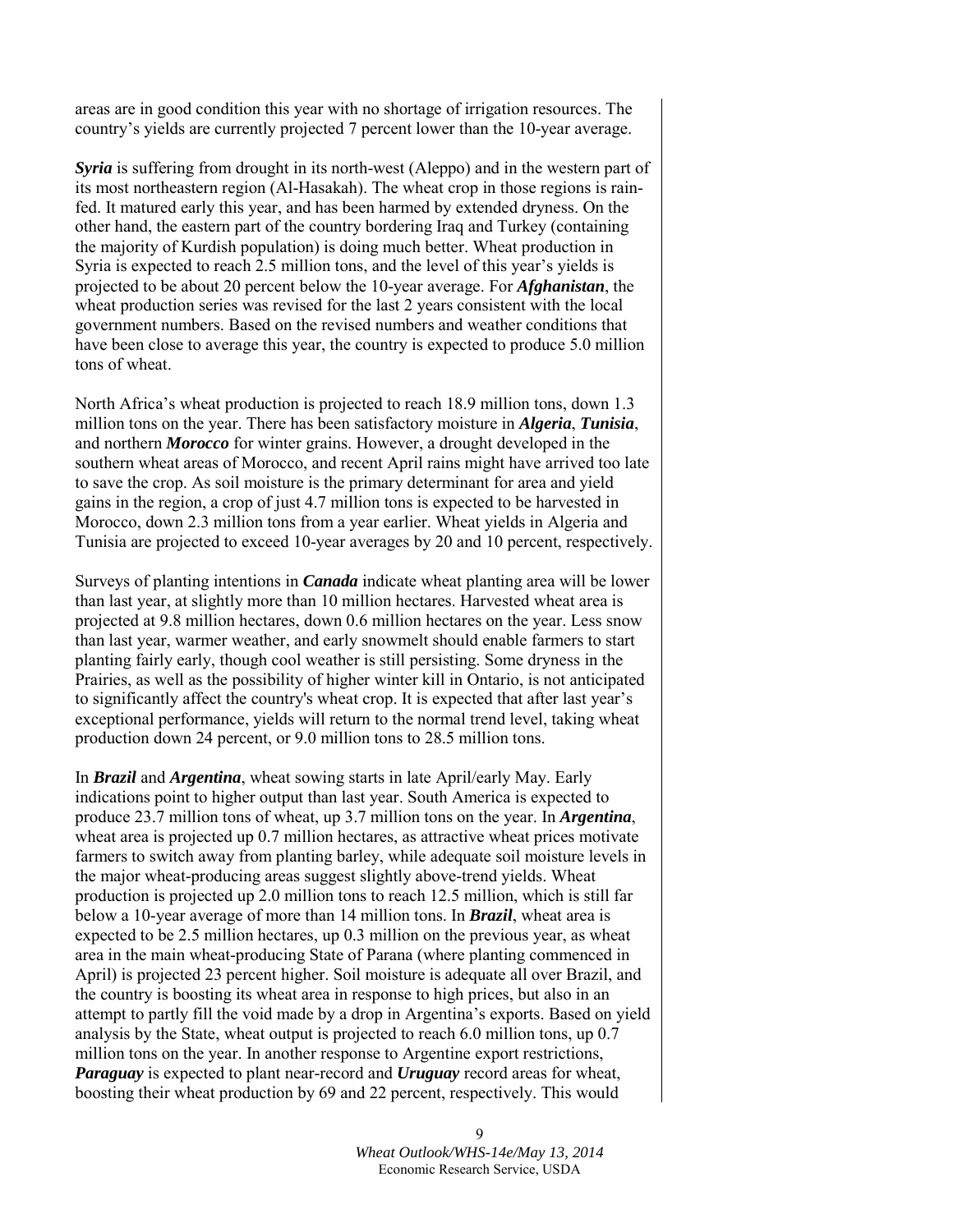result in joint production by the two countries of 3.4 million tons of wheat, part of which is expected to be exported to Brazil.

In *Australia*, adequate soil moisture and high projected prices suggest a wheat area slightly higher than last year at 13.6 million hectares. This would be the country's third-largest area. A return to trend yields is projected based on normal weather, resulting in a significant decline from the previous year's bumper yield. Wheat output is projected at 25.5 million tons, down 1.5 million on last year. Winter wheat will be planted from May through July, and most wheat-producing regions received good summer rainfall, significantly improving soil moisture and supporting expectations for trend yields. The exception is the region bordering the northern part of New South Wales and the southern part of Queensland, which need more rain.

# *Foreign Supplies Almost Unchanged, Consumption Declines Slightly in 2014/15*

Foreign wheat beginning stocks for 2014/15 are forecast up 14.9 million tons to 170.7 million, as record-high wheat production in 2013/14 exceeded the previous year by 60.4 million tons. Most countries, both importers and exporters, stocked a larger amount of wheat in this ample year, though the United States is an exception. This increase in stocks offsets the projected 12.4-million-ton decline in foreign production in 2014/15, and foreign supplies are slightly up year to year. The largest increases in 2014/15 beginning stocks—which is the same as the ending stocks for 2013/14—are projected in *China* (where the Government is continuing to accumulate wheat stocks), *Canada* (record-high production), *Argentina* (recordlow exports), Iran (accumulating stocks from the record-low level in 2012/13), and *Australia* (near-record production). Beginning stocks are reduced by one-fourth in *India*, whose exports are currently projected at 6.0 million tons for the 2013/14 local marketing year and whose human consumption is estimated higher for 2013/14.

Foreign wheat disappearance is projected marginally down by 5.6 million tons, or less than 1 percent, to 663.1 million. Wheat prices outside the United States are expected to be stronger than in 2013/14, but not as high as in the United States, as supplies in the other major exporters (*Argentina*, *Australia*, *Canada*, *European Union*, and *FSU-12*) are projected slightly higher (less than 1 percent) on the year. Note that if we exclude Canada (whose production is projected to fall 9.0 million tons in 2014/15), wheat supplies of the rest of the major exporters will be expected higher on the year by 7.3 million tons, or 2.2 percent. The wheat-to-corn price ratio is expected to increase (though less than in the United States), applying some downward pressure to foreign wheat feed and residual use in 2014/15, which is projected 3.5 million tons lower on the year. The only big exception to the declining wheat feeding trend for 2014/15 is the *European Union*, projected to use its higher available supplies to increase wheat feeding, by up 4.0 million tons, after a year when wheat feeding was unusually low.

With marginally larger foreign wheat supplies and a decline in foreign use, ending stocks are projected to increase for the third year in a row. Foreign ending stocks are projected to reach 172.7 million tons, slightly up on the year, while world wheat ending stocks are projected at 187.4 million tons. The global stocks-to-use ratio is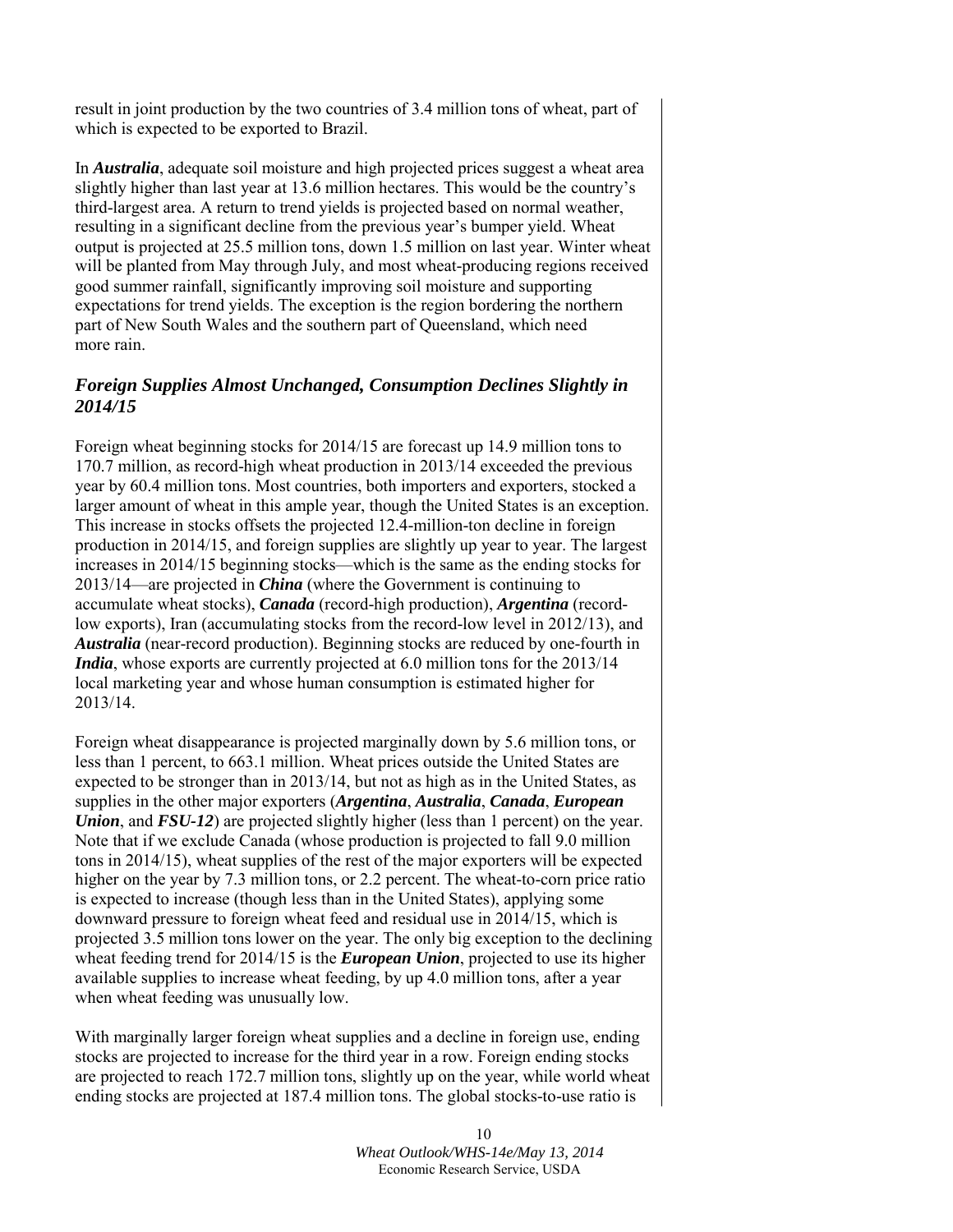increasing for the third year in a row, and is currently projected at 27 percent, which is about at the 2008/09 level, though still lower than the long-term average.

### *World Wheat Trade, U.S. Exports Decline in 2014/15*

World wheat trade in 2014/15 (July-June) is projected to fall to 151.6 million tons, down 6.8 million from the record wheat trade of 2013/14. Higher wheat output in a number of importing countries on one hand, and reduced wheat feeding in response to higher wheat relative to corn prices, are expected to result in reduced wheat imports, limiting global wheat trade. The trade projections are based on the assumption that the current situation in Ukraine has little disruptive effect on global grain trade. Not only is Ukraine a major trade competitor among the largest world grain producers, but it also supplies large amounts of corn and wheat to the European Union, thereby affecting the EU's exportable surplus and potentially changing the market shares of the main grain producers.

In 2013/14 *China* emerged as the one of the largest wheat importers. However, in 2014/15 it is expected to reduce its imports by 4.0 million tons, and to import just 3.0 million. Internal Chinese wheat prices are much higher than world prices (especially for feed-quality wheat), which in an integrated market economy, would open the gates for imports. However, starting in the second half of the 2013/14 crop year, the Chinese Government lowered its purchases of wheat. It is expected that the Government will impede wheat imports in 2014/15 in order to maintain high domestic prices and further stimulate farmers to produce more wheat. The tariffrate-quota for wheat in China is set at 10.0 million tons, but the private sector gets only 10 percent of it, or 1.0 million tons. The rest of wheat-importing activity is conducted under the direct control of the Government.

Despite lower projected wheat output, wheat imports in *Iran* are projected to be cut by 2.0 million tons to 4.0 million, while high accumulated stocks allow this year's wheat supplies to be maintained at almost last year's level. Higher projected wheat output is expected to cut *Brazilian* wheat imports by 1.0 million tons to 6.5 million, *Mexican* imports by 0.8 million tons to 3.7 million, *Algerian* imports by 0.7 million tons to 6.0 million, and *Tunisian* imports by 0.4 million tons to 1.5 million.

Despite higher projected wheat output and the continuation of a current trend of large corn imports for feeding, wheat imports in the *European Union* in 2014/15 are forecast at 5.5 million tons, up 1.7 million on the year. Higher wheat imports for the EU are projected mainly because the EU has eliminated its quota on imports from Ukraine, but also because in 2013/14 wheat imports were at the lowest level since 2000/01. *Turkish* wheat imports are forecast 1.3 million tons higher to reach the record of 5.5 million. The lowest projected wheat output in 20 years motivated the Turkish Government to recognize the country's needs and allow additional imports of 2.5 million tons of wheat duty free. The rest of the country's wheat imports are expected to follow the usual Turkish wheat trade format, whereby wheat is imported in exchange for wheat flour export certificates. Many other countries are projected to have smaller, and mostly offsetting, increases or decreases in imports.

Wheat exports out of the *European Union* region in 2014/15 are projected down 2.5 million tons from the previous year's record, despite large supplies. This would still be the second highest on record at 27.5 million tons. Higher domestic wheat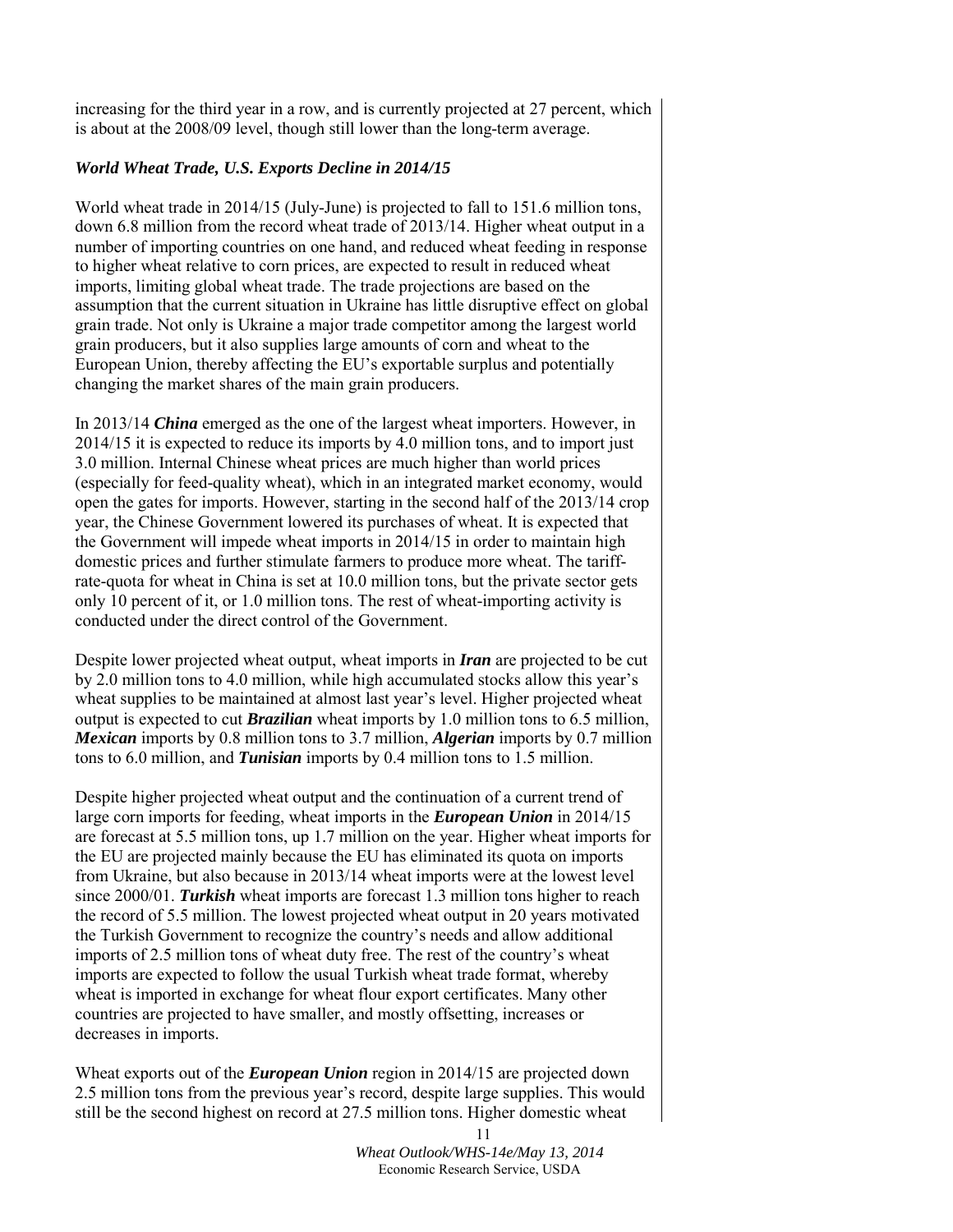prices are expected to limit its competitiveness vis-à-vis Ukraine and Russia, both of whose exports will be helped by currency depreciation. *India* is expected to cut its exports by a half and export 2.5 million tons of wheat. The crop quality is low, domestic prices are comparatively high, State procurement during the current harvest is lower than both last year's and the State-determined target, and the Government is unlikely to issue new wheat export quotas that would allow additional exports for 2014/15. Exports are expected to be down 1.0 million tons in *Kazakhstan*, as demand from Iran is expected to decline. Exports are also projected down 1.0 million tons in *Ukraine*, which is experiencing lower production and potential disruptions in harvesting and shipping due to the current political instability. With low expected output, the amount of wheat exported by *Turkey* is reduced by 0.8 million tons to 3.2 million. *Canadian* exports are also expected to be 0.5 million tons lower than last year at 21.0 million tons, despite ample wheat supplies carried over from last year's record harvest. It is unlikely that the widespread logistical problems that curtailed Canadian exports last year will be quickly corrected; rather, it is likely that Canada is facing a substantial long-term adjustment.

Higher exports of wheat are projected for *Argentina*, up 4.7 million tons to 6.5 million tons. Though the increase is considerable, historically this level is still among the lowest for Argentina. The projection is based on higher Argentine wheat production, and an expectation that the Government will issue a sufficient volume of wheat export licenses based on its evaluation of the country's exportable surplus. With adequate projected supplies and increased demand in Southeast Asian and some Middle Eastern countries, *Australia* is expected to export 1.0 million more tons of wheat than in 2013/14. Higher supplies and a depreciated currency are expected to push *Russian* exports up by 0.8 million tons. Increased production and still lower-than-normal exports from Argentina are expected to boost wheat exports by its neighbors *Uruguay* and *Paraguay*.

U.S. exports in 2014/15 are projected at 26.0 million tons, down 5.5 million from the previous year, with a 3-percent decline in its share of world wheat trade. Tight domestic supplies (the lowest since 2007/08) and high projected prices are expected limit U.S. wheat exports.

## *Record 2013/14 Wheat Trade Boosted This Month*

Additional trade data for the 2013/14 wheat marketing year indicates that the rapid pace of wheat exports is exceeding what was needed to reach the previous month's forecast. The export forecasts for several countries were adjusted, mostly upward. European Union exports are up 1.0 million tons to 30.0 million tons, as export licenses are being issued at a brisk pace. Exports by Russia and Kazakhstan are up 0.7 and 0.5 million tons to 18.2 and 8.0 million, respectively, as depreciated currencies push these countries' exports further. Canadian exports are down 0.5 million tons to 21.5 million, based on the current pace of exports that reflects prolonged cold weather and related logistical problems in shipping wheat.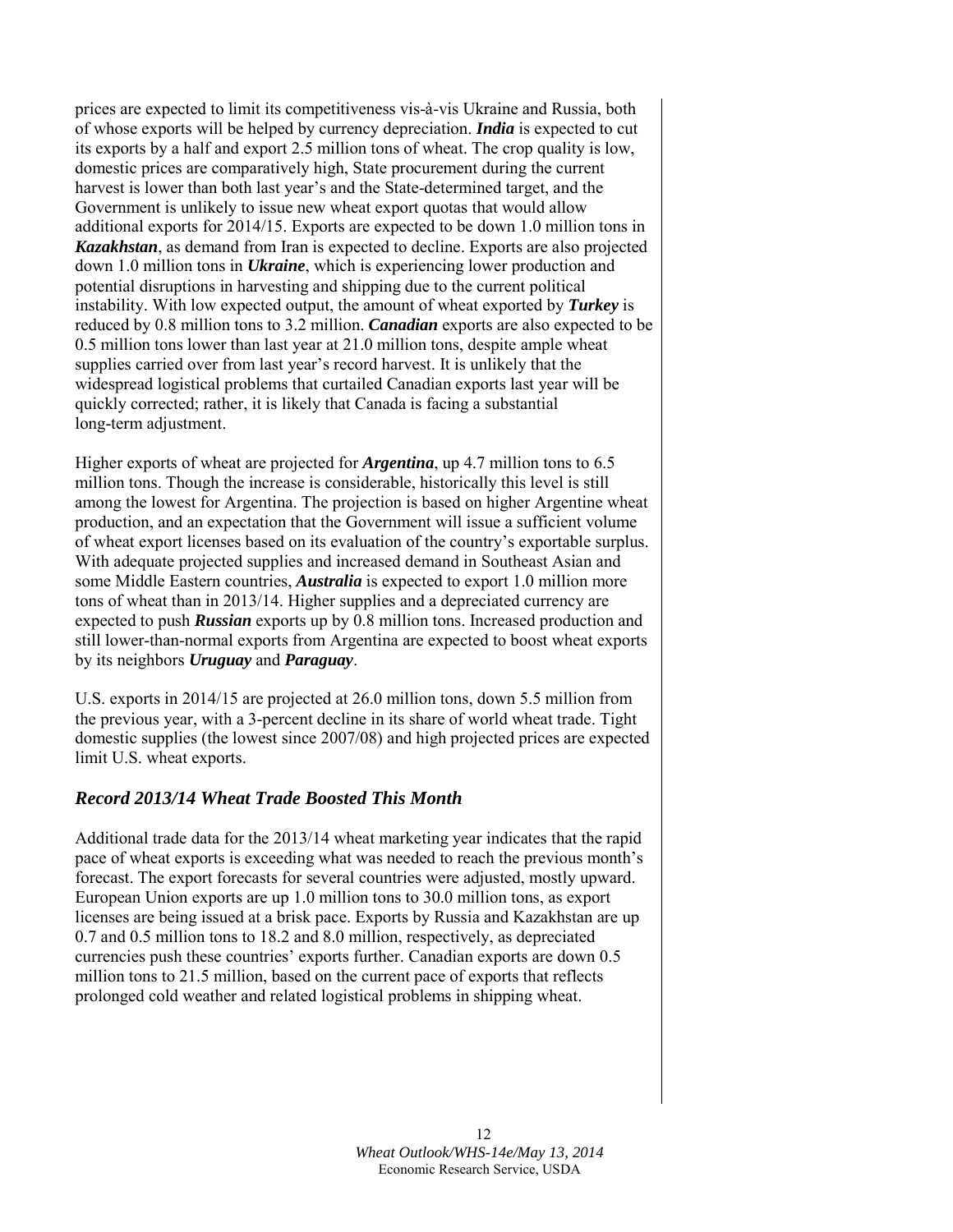### Figure 1 **All wheat average prices received by farmers**



Source: USDA, National Agricultural Statistics Service, *Agricultural Prices*.

#### Figure 2

#### **Hard red winter wheat average prices received by farmers**

Dollars per bushel



Source: USDA, National Agricultural Statistics Service, *Agricultural Prices*.

### Figure 3

### **Hard red spring wheat average prices received by farmers**

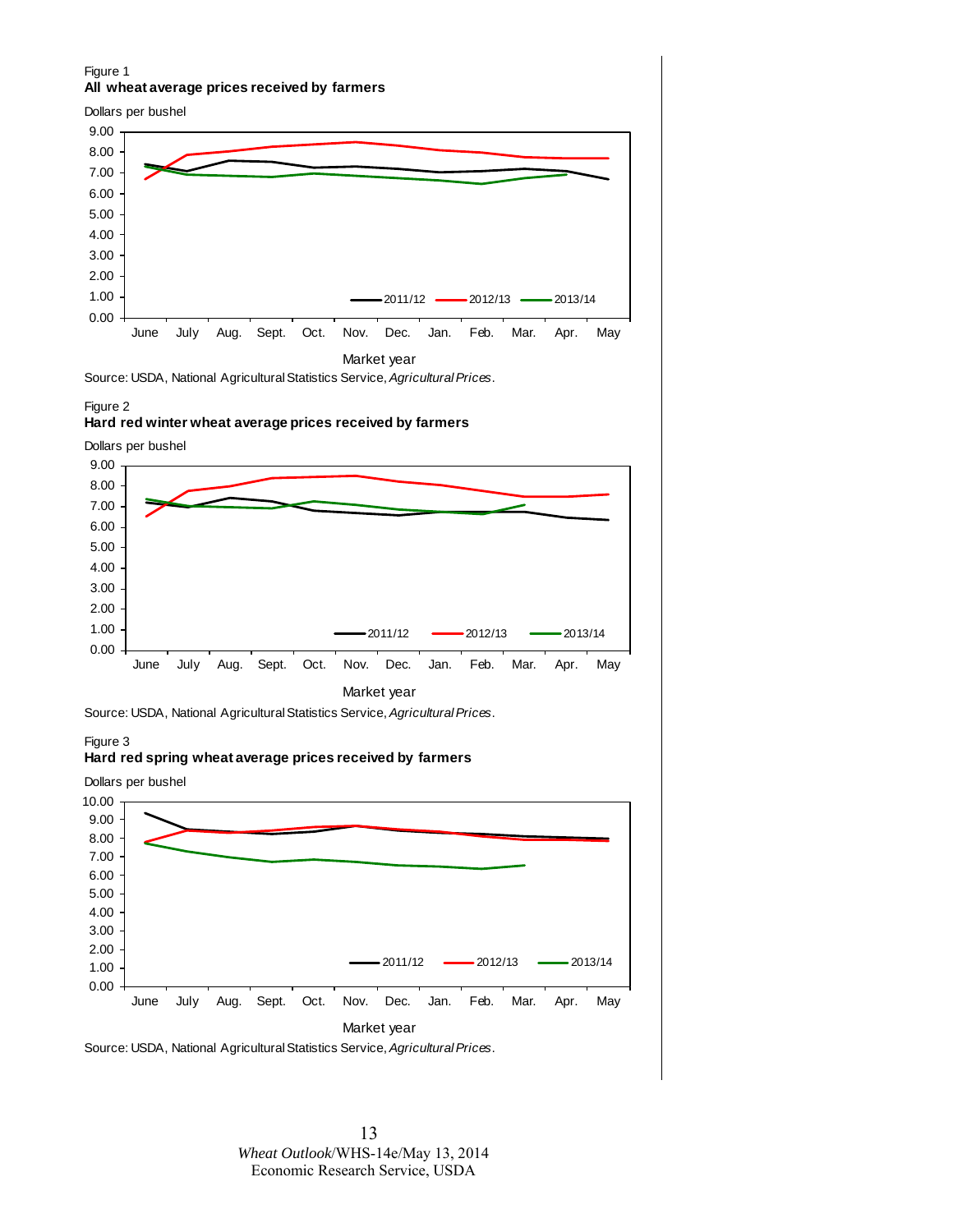### Figure 4 **Soft red winter wheat average prices received by farmers**





Source: USDA, National Agricultural Statistics Service, *Agricultural Prices*.

#### Figure 5

#### **Soft white wheat average prices received by farmers**

Dollars per bushel





#### Figure 6

#### **Durum wheat average prices received by farmers**



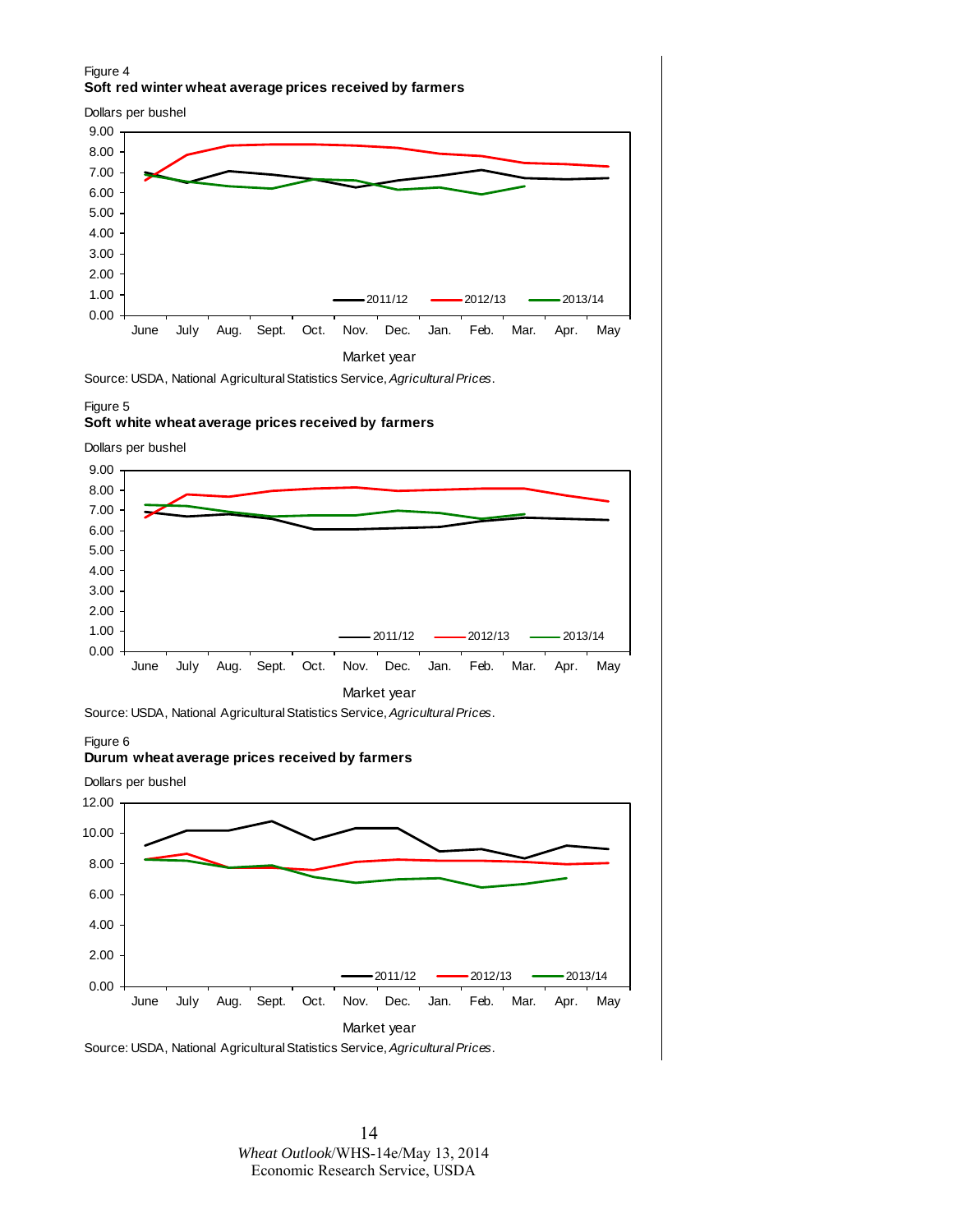### Figure 7 **All wheat: U.S. supply and disappearance change from prior market year**



Source: USDA, World Agricultural Outlook Board, *World Agricultural Supply and Demand Estimates.*

### Figure 8 **Hard red winter wheat: U.S. supply and disappearance change from prior market year**



Source: USDA, World Agricultural Outlook Board, *World Agricultural Supply and Demand Estimates.*



Figure 9

Source: USDA, World Agricultural Outlook Board, *World Agricultural Supply and Demand Estimates.*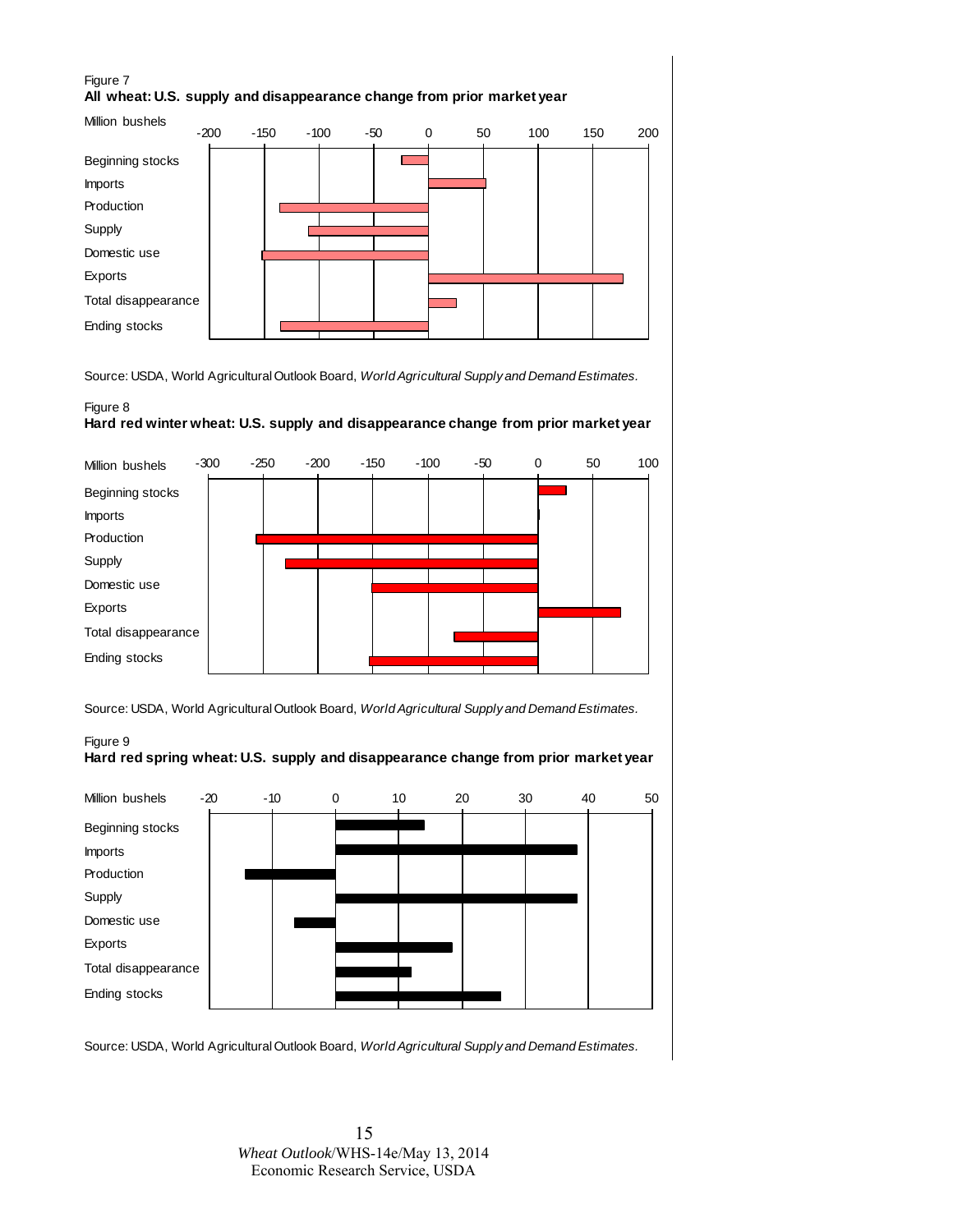### Figure 10 **Soft red winter wheat: U.S. supply and disappearance change from prior market year**



Source: USDA, World Agricultural Outlook Board, *World Agricultural Supply and Demand Estimates.*

### Figure 11

#### **White wheat: U.S. supply and disappearance change from prior market year**



Source: USDA, World Agricultural Outlook Board, *World Agricultural Supply and Demand Estimates.*

### Figure 12 **Durum: U.S. supply and disappearance change from prior market year**



Source: USDA, World Agricultural Outlook Board, *World Agricultural Supply and Demand Estimates.*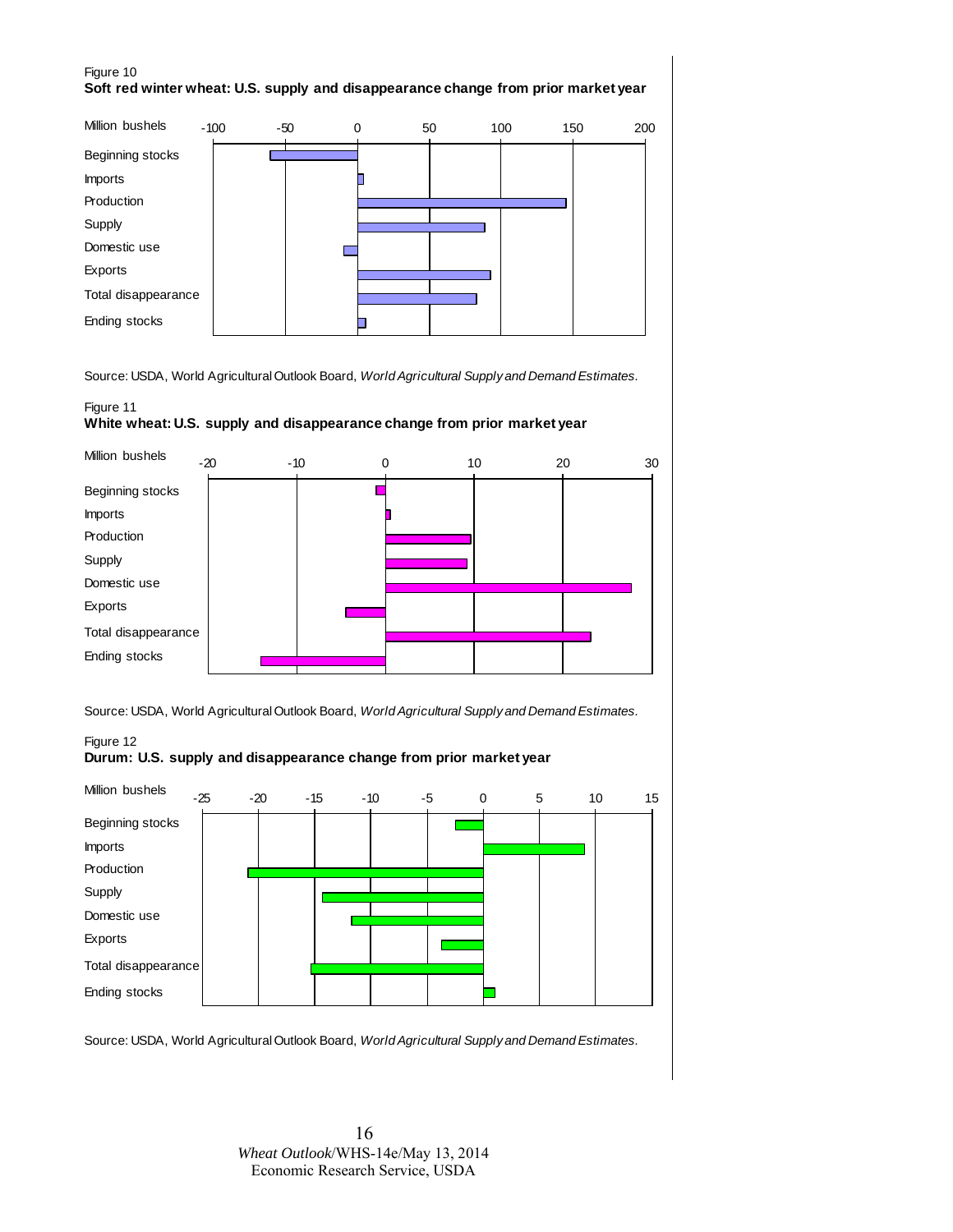### **Contact Information**

Gary Vocke (domestic), (202) 694-5285, gvocke@ers.usda.gov Olga Liefert (international), (202) 694-5155, [oliefert@ers.usda.gov](mailto:oliefert@ers.usda.gov) Beverly Payton (Web Publishing), (202) 694-5165, [bpayton@ers.usda.gov](mailto:bpayton@ers.usda.gov)

### **Subscription Information**

Subscribe to ERS e-mail notification service at

http://www.ers.usda.gov/subscribe-to-ers-e-newsletters.aspx to receive timely notification of newsletter availability. Printed copies can be purchased from the USDA Order Desk by calling 1-800-363-2068 (specify the issue number)

To order printed copies of the five field crop newsletters—cotton and wool, feed, rice, oil crops, and wheat—as a series, specify series SUB-COR-4043

### *Data*

*Wheat Monthly Tables http://www.ers.usda.gov/publications/whs-wheat-outlook Wheat Chart Gallery http://www.ers.usda.gov/data-products/wheat-chart-gallery.aspx*

## *Related Websites*

Wheat Outlook http://www.ers.usda.gov/publications/whs-wheat-outlook/ WASDE http://usda.mannlib.cornell.edu/MannUsda/viewDocumentInfo.do?documentID=1194 Grain Circular, http://www.fas.usda.gov/grain\_arc.asp Wheat Topic, http://www.ers.usda.gov/topics/crops/wheat.aspx

The U.S. Department of Agriculture (USDA) prohibits discrimination in all its programs and activities on the basis of race, color, national origin, age, disability, and, where applicable, sex, marital status, familial status, parental status, religion, sexual orientation, genetic information, political beliefs, reprisal, or because all or a part of an individual's income is derived from any public assistance program. (Not all prohibited bases apply to all programs.) Persons with disabilities who require alternative means for communication of program information (Braille, large print, audiotape, etc.) should contact USDA's TARGET Center at (202) 720-2600 (voice and TDD). To file a complaint of discrimination write to USDA, Director, Office of Civil Rights, 1400 Independence Avenue, S.W., Washington, D.C. 20250-9410 or call (800) 795- 3272 (voice) or (202) 720-6382 (TDD). USDA is an equal opportunity provider and employer.

# **E mail Notification**

Readers of ERS outlook reports have two ways they can receive an e-mail notice about release of reports and associated data.

• Receive timely notification (soon after the report is posted on the web) via USDA's Economics, Statistics and Market Information System

(which is housed at Cornell University's Mann Library). Go to

[http://usda.mannlib.cornell.edu/](http://usda.mannlib.cornell.edu/MannUsda/aboutEmailService.do) [MannUsda/aboutEmailService.do](http://usda.mannlib.cornell.edu/MannUsda/aboutEmailService.do) and follow the instructions to receive e-mail notices about ERS, Agricultural Marketing Service, National Agricultural Statistics Service, and World Agricultural Outlook Board products.

• Receive weekly notification (on Friday afternoon) via the ERS website. Go to http://www.ers.usda.gov/subscrib e-to-ers-e-newsletters.aspx and follow the instructions to receive notices about ERS outlook reports, Amber Waves magazine, and other reports and data products on specific topics. ERS also offers RSS (really simple syndication) feeds for all ERS products. Go to http://www.ers.usda.gov/rss/ to get started.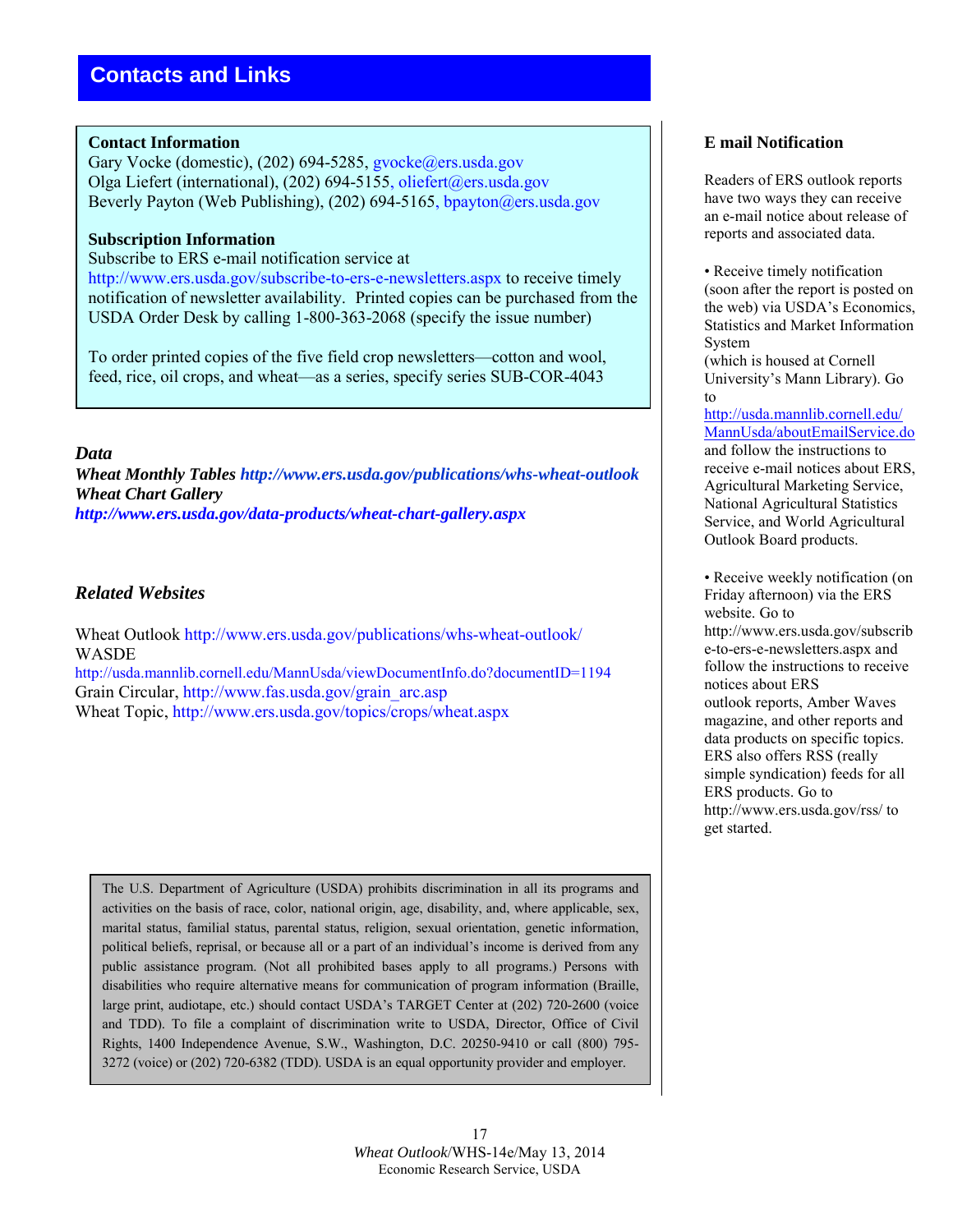Table 1--Wheat: U.S. market year supply and disappearance, 5/13/2014

| Item and unit                |                        | 2008/09 | 2009/10 | 2010/11 | 2011/12 | 2012/13 | 2013/14 | 2014/15   |
|------------------------------|------------------------|---------|---------|---------|---------|---------|---------|-----------|
| Area:                        |                        |         |         |         |         |         |         |           |
| Planted                      | Million acres          | 63.2    | 59.2    | 53.6    | 54.4    | 55.7    | 56.2    | 55.8      |
| Harvested                    | <b>Million acres</b>   | 55.7    | 49.9    | 47.6    | 45.7    | 48.9    | 45.2    | 45.9      |
| Yield                        | Bushels per acre       | 44.9    | 44.5    | 46.3    | 43.7    | 46.3    | 47.2    | 42.7      |
| Supply:                      |                        |         |         |         |         |         |         |           |
| Beginning stocks             | Million bushels        | 305.8   | 656.5   | 975.6   | 862.2   | 742.6   | 717.9   | 583.2     |
| Production                   | <b>Million bushels</b> | 2,499.2 | 2.218.1 | 2,206.9 | 1,999.3 | 2,266.0 | 2,129.7 | 1,963.3   |
| Imports 1/                   | <b>Million bushels</b> | 127.0   | 118.6   | 96.9    | 112.1   | 122.8   | 175.0   | 160.0     |
| <b>Total supply</b>          | <b>Million bushels</b> | 2,932.0 | 2,993.2 | 3,279.5 | 2,973.7 | 3,131.4 | 3,022.6 | 2,706.5   |
| Disappearance:               |                        |         |         |         |         |         |         |           |
| Food use                     | <b>Million bushels</b> | 926.8   | 918.9   | 925.6   | 941.4   | 944.7   | 960.0   | 970.0     |
| Seed use                     | <b>Million bushels</b> | 78.0    | 69.5    | 70.9    | 76.2    | 73.0    | 74.4    | 76.0      |
| Feed and residual use        | <b>Million bushels</b> | 255.2   | 149.8   | 129.3   | 162.4   | 388.4   | 220.0   | 170.0     |
| Total domestic use           | <b>Million bushels</b> | 1,260.0 | 1,138.2 | 1,125.8 | 1,180.0 | 1,406.2 | 1,254.4 | 1,216.0   |
| Exports 1/                   | <b>Million bushels</b> | 1,015.4 | 879.3   | 1,291.4 | 1,051.1 | 1,007.4 | 1,185.0 | 950.0     |
| Total disappearance          | Million bushels        | 2,275.4 | 2,017.5 | 2,417.2 | 2,231.0 | 2,413.5 | 2,439.4 | 2,166.0   |
| Ending stocks                | <b>Million bushels</b> | 656.5   | 975.6   | 862.2   | 742.6   | 717.9   | 583.2   | 540.5     |
| Stocks-to-use ratio          |                        | 28.9    | 48.4    | 35.7    | 33.3    | 29.7    | 23.9    | 25.0      |
| Loan rate                    | Dollars per bushel     | 2.75    | 2.75    | 2.94    | 2.94    | 2.94    | 2.94    | 2.94      |
| Contract/direct payment rate | Dollars per bushel     | 0.52    | 0.52    | 0.52    | 0.52    | 0.52    | 0.52    | 0.52      |
| Farm price 3/                | Dollars per bushel     | 6.78    | 4.87    | 5.70    | 7.24    | 7.77    | 6.85    | 6.65-7.95 |
| Market value of production   | <b>Million dollars</b> | 16,626  | 10,654  | 12,827  | 14,323  | 17,491  | 14,588  | 14,332    |

Latest market year is projected; previous market year is estimated. Totals may not add due to rounding.

1/ Includes flour and selected other products expressed in grain-equivalent bushels.

2/ Stocks owned by USDA's Commodity Credit Corporation (CCC). Most CCC-owned inventory is in the Bill Emerson Humanitarian Trust.

3/ U.S. season-average price based on monthly prices weighted by monthly marketings. Prices do not include an allowance for loans outstanding and government purchases.

Source: USDA, World Agricultural Outlook Board, World Agricultural Supply and Demand Estimates and supporting materials.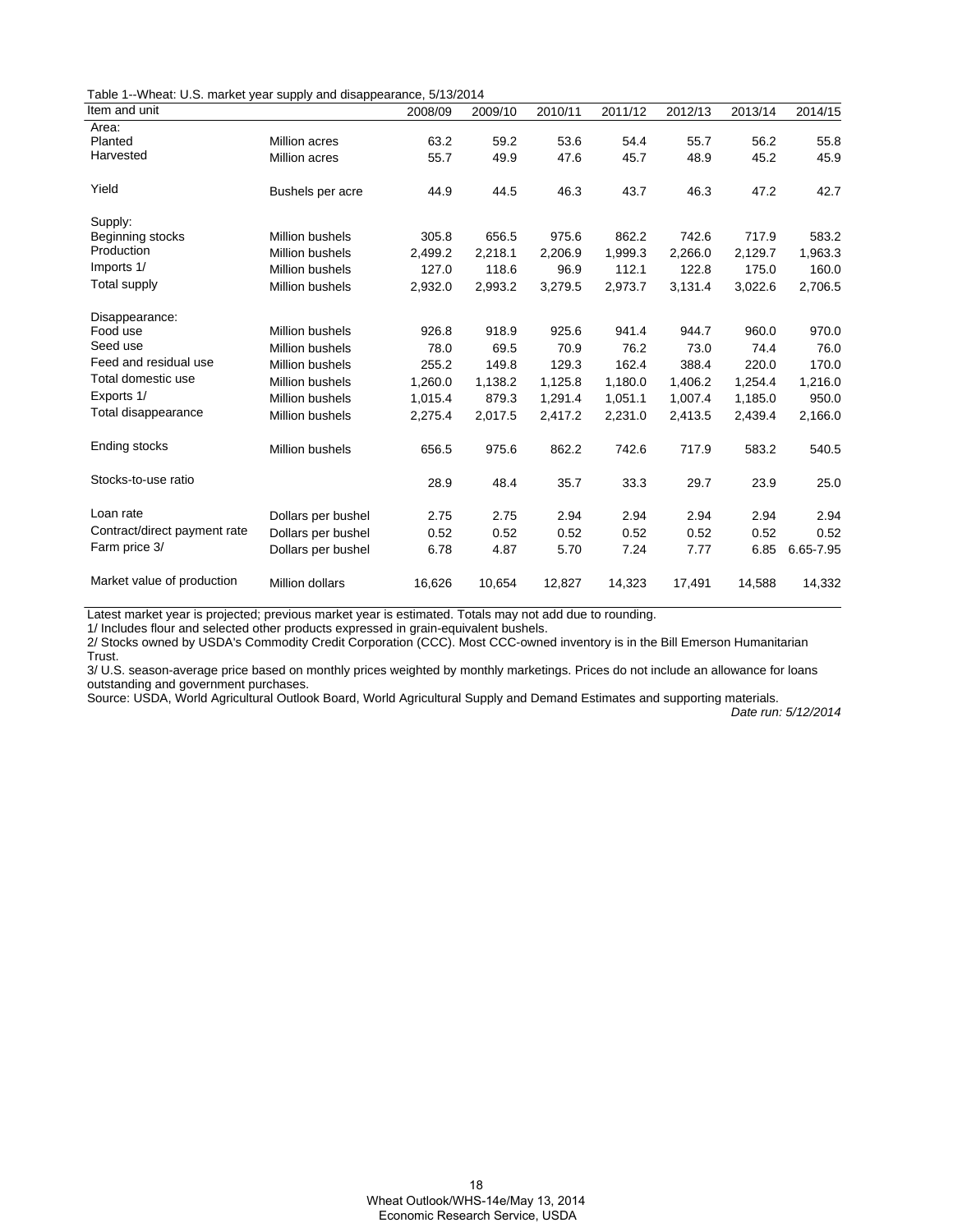|         |                             |                        |           | Hard red  | Hard red  | Soft red  |          |        |
|---------|-----------------------------|------------------------|-----------|-----------|-----------|-----------|----------|--------|
|         | Market year, item, and unit |                        | All wheat | winter 1/ | spring 1/ | winter 1/ | White 1/ | Durum  |
| 2012/13 | Area:                       |                        |           |           |           |           |          |        |
|         | Planted acreage             | Million acres          | 55.67     | 29.77     | 11.69     | 8.12      | 3.93     | 2.15   |
| 2013/14 | Harvested acreage           | Million acres          | 48.92     | 24.57     | 11.48     | 6.97      | 3.77     | 2.13   |
|         | Yield                       | Bushels per acre       | 46.32     | 40.70     | 43.95     | 60.27     | 68.62    | 38.83  |
|         | Supply:                     |                        |           |           |           |           |          |        |
|         | Beginning stocks            | Million bushels        | 742.62    | 317.15    | 151.00    | 185.00    | 64.00    | 25.47  |
|         | Production                  | <b>Million bushels</b> | 2,266.03  | 1,000.01  | 504.52    | 419.80    | 258.91   | 82.80  |
|         | Imports 2/                  | <b>Million bushels</b> | 122.76    | 17.67     | 43.85     | 17.86     | 7.40     | 35.97  |
|         | <b>Total supply</b>         | Million bushels        | 3,131.40  | 1,334.83  | 699.37    | 622.67    | 330.31   | 144.24 |
|         | Disappearance:              |                        |           |           |           |           |          |        |
|         | Food use                    | Million bushels        | 944.72    | 399.72    | 228.00    | 152.00    | 85.00    | 80.00  |
|         | Seed use                    | Million bushels        | 73.01     | 33.32     | 13.10     | 19.11     | 5.51     | 1.97   |
|         | Feed and residual use       | Million bushels        | 388.42    | 179.01    | 61.66     | 134.91    | 2.31     | 10.53  |
|         | Total domestic use          | Million bushels        | 1,406.15  | 612.05    | 302.76    | 306.02    | 92.82    | 92.50  |
|         | Exports 2/                  | Million bushels        | 1,007.36  | 379.94    | 231.61    | 192.64    | 174.49   | 28.69  |
|         | Total disappearance         | Million bushels        | 2,413.51  | 991.99    | 534.37    | 498.67    | 267.31   | 121.19 |
|         | Ending stocks               | Million bushels        | 717.89    | 342.84    | 165.00    | 124.00    | 63.00    | 23.05  |
|         | Area:                       |                        |           |           |           |           |          |        |
|         | Planted acreage             | Million acres          | 56.16     | 29.57     | 10.94     | 10.02     | 4.16     | 1.47   |
|         | Harvested acreage           | Million acres          | 45.16     | 20.22     | 10.70     | 8.87      | 3.95     | 1.42   |
|         | Yield                       | Bushels per acre       | 47.16     | 36.80     | 45.84     | 63.67     | 68.01    | 43.57  |
|         | Supply:                     |                        |           |           |           |           |          |        |
|         | Beginning stocks            | Million bushels        | 717.89    | 342.84    | 165.00    | 124.00    | 63.00    | 23.05  |
|         | Production                  | Million bushels        | 2,129.70  | 744.03    | 490.39    | 564.91    | 268.45   | 61.91  |
|         | Imports 2/                  | Million bushels        | 175.00    | 18.00     | 82.00     | 22.00     | 8.00     | 45.00  |
|         | <b>Total supply</b>         | Million bushels        | 3,022.58  | 1,104.87  | 737.39    | 710.91    | 339.45   | 129.96 |
|         | Disappearance:              |                        |           |           |           |           |          |        |
|         | Food use                    | Million bushels        | 960.00    | 372.00    | 270.00    | 155.00    | 85.00    | 78.00  |
|         | Seed use                    | Million bushels        | 74.38     | 33.65     | 16.31     | 16.11     | 5.47     | 2.84   |
|         | Feed and residual use       | Million bushels        | 220.00    | 55.00     | 10.00     | 125.00    | 30.00    | .00    |
|         | Total domestic use          | Million bushels        | 1,254.38  | 460.65    | 296.31    | 296.11    | 120.47   | 80.84  |
|         | Exports 2/                  | Million bushels        | 1,185.00  | 455.00    | 250.00    | 285.00    | 170.00   | 25.00  |
|         | Total disappearance         | Million bushels        | 2,439.38  | 915.65    | 546.31    | 581.11    | 290.47   | 105.84 |
|         | Ending stocks               | Million bushels        | 583.21    | 189.22    | 191.09    | 129.80    | 48.98    | 24.12  |

Latest market year is projected; previous market year is estimated. Totals may not add due to rounding.

1/ Area and yield data are unpublished National Agricultural Statistics Service data. Supply and disappearance data, except production, are approximations.

2/ Includes flour and selected other products expressed in grain-equivalent bushels.

Source: USDA, National Agricultural Statistics Service, Crop Production and unpublished data; and USDA, World

Agricultural Outlook Board, World Agricultural Supply and Demand Estimates and supporting materials.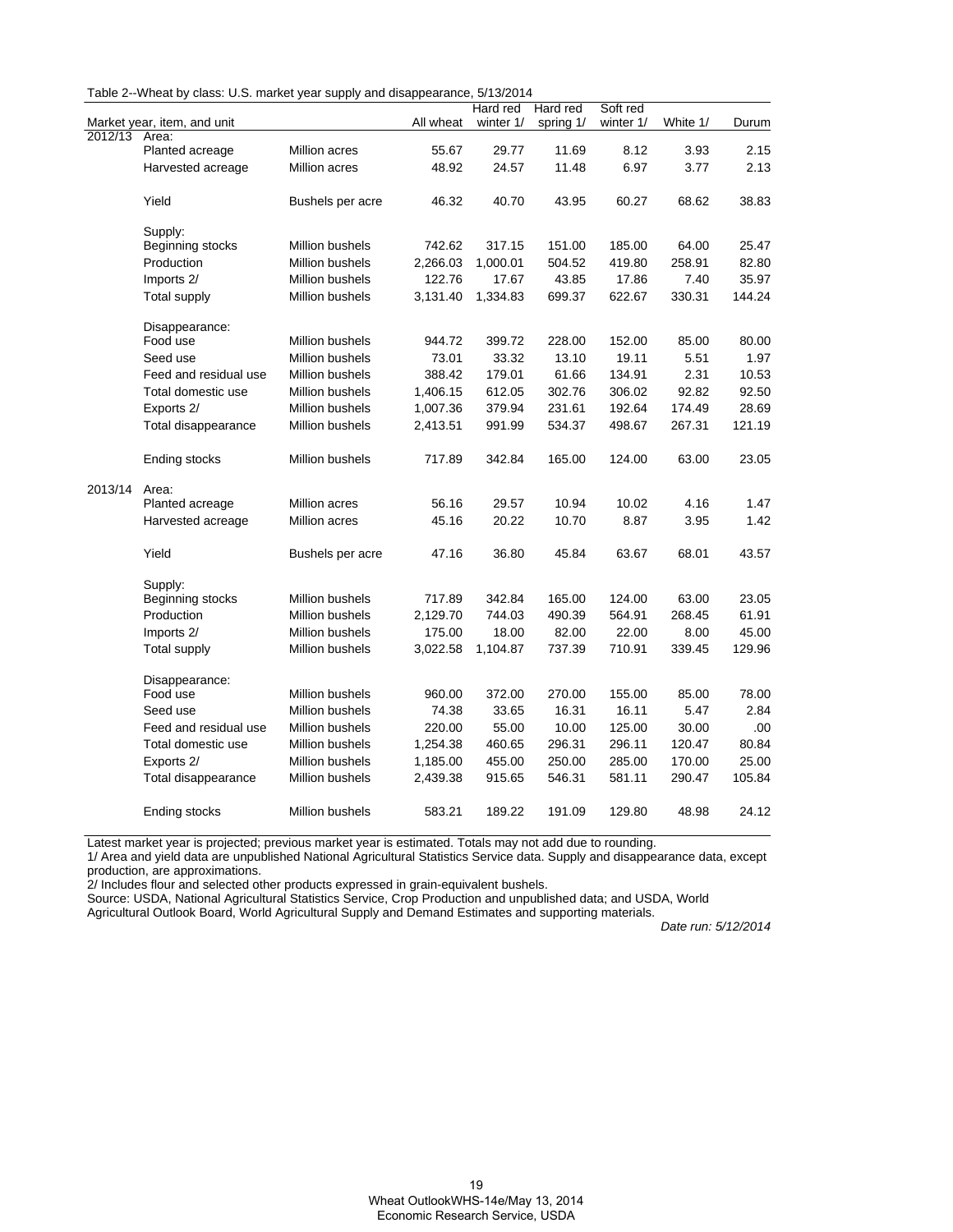|         |                         |            |            |                     |          |                | Feed and                |            | Ending |
|---------|-------------------------|------------|------------|---------------------|----------|----------------|-------------------------|------------|--------|
|         | Market year and quarter | Production | Imports 1/ | <b>Total supply</b> | Food use | Seed use       | residual use            | Exports 1/ | stocks |
| 2006/07 | Jun-Aug                 | 1,808      | 26         | 2,406               | 235      | 2              | 205                     | 214        | 1,751  |
|         | Sep-Nov                 |            | 29         | 1,780               | 243      | 56             | $-47$                   | 212        | 1,315  |
|         | Dec-Feb                 |            | 32         | 1,346               | 225      | $\mathbf{1}$   | 28                      | 235        | 857    |
|         | Mar-May                 |            | 34         | 891                 | 234      | 22             | $-69$                   | 247        | 456    |
|         | Mkt. year               | 1,808      | 122        | 2,501               | 938      | 82             | 117                     | 908        | 456    |
|         |                         |            |            |                     |          |                |                         |            |        |
| 2007/08 | Jun-Aug                 | 2,051      | 30         | 2,538               | 240      | 1              | 257                     | 323        | 1,717  |
|         | Sep-Nov                 |            | 21         | 1,738               | 245      | 60             | $-120$                  | 421        | 1,132  |
|         | Dec-Feb                 |            | 24         | 1,156               | 227      | 2              | $-44$                   | 261        | 709    |
|         | Mar-May                 |            | 37         | 746                 | 236      | 25             | $-77$                   | 257        | 306    |
|         | Mkt. year               | 2,051      | 113        | 2,620               | 948      | 88             | 16                      | 1,263      | 306    |
|         |                         |            |            |                     |          |                |                         |            |        |
| 2008/09 | Jun-Aug                 | 2,499      | 28         | 2,833               | 236      | $\overline{c}$ | 393                     | 345        | 1,858  |
|         | Sep-Nov                 |            | 28         | 1,886               | 238      | 54             | $-124$                  | 295        | 1,422  |
|         | Dec-Feb                 |            | 36         | 1,458               | 219      | 1              | 28                      | 170        | 1,040  |
|         | Mar-May                 |            | 35         | 1,075               | 233      | 21             | $-41$                   | 206        | 657    |
|         |                         |            |            |                     |          |                |                         |            |        |
|         | Mkt. year               | 2,499      | 127        | 2,932               | 927      | 78             | 255                     | 1,015      | 657    |
| 2009/10 | Jun-Aug                 | 2,218      | 28         | 2,902               | 231      | 1              | 261                     | 200        | 2,209  |
|         | Sep-Nov                 |            | 24         | 2,234               | 237      | 45             | $-83$                   | 252        | 1,782  |
|         |                         |            | 30         |                     | 222      |                | 31                      |            |        |
|         | Dec-Feb                 |            |            | 1,812               |          | $\mathbf{1}$   |                         | 201        | 1,356  |
|         | Mar-May                 |            | 37         | 1,393               | 229      | 21             | $-59$                   | 227        | 976    |
|         | Mkt. year               | 2,218      | 119        | 2,993               | 919      | 69             | 150                     | 879        | 976    |
| 2010/11 | Jun-Aug                 | 2,207      | 27         | 3,210               | 235      | $\overline{c}$ | 259                     | 265        | 2,450  |
|         | Sep-Nov                 |            | 24         | 2,473               | 242      | 52             | $-63$                   | 311        | 1,933  |
|         | Dec-Feb                 |            | 23         | 1,956               | 221      | $\mathbf{1}$   |                         | 308        | 1,425  |
|         | Mar-May                 |            | 22         | 1,448               | 228      | 16             | -67                     | 407        | 862    |
|         |                         | 2,207      | 97         | 3,279               | 926      | 71             | 129                     | 1,291      | 862    |
|         | Mkt. year               |            |            |                     |          |                |                         |            |        |
| 2011/12 | Jun-Aug                 | 1,999      | 21         | 2,882               | 230      | 5              | 206                     | 295        | 2,147  |
|         | Sep-Nov                 |            | 32         | 2,179               | 244      | 51             | -17                     | 238        | 1,663  |
|         | Dec-Feb                 |            | 30         | 1,693               | 231      | $\mathbf{1}$   | 43                      | 217        | 1,199  |
|         | Mar-May                 |            | 29         | 1,228               | 236      | 19             | -71                     | 301        | 743    |
|         |                         | 1,999      | 112        | 2,974               | 941      | 76             | 162                     | 1,051      | 743    |
|         | Mkt. year               |            |            |                     |          |                |                         |            |        |
| 2012/13 | Jun-Aug                 | 2,266      | 25         | 3,034               | 238      | $\mathbf{1}$   | 426                     | 264        | 2,105  |
|         | Sep-Nov                 |            | 33         | 2,137               | 247      | 55             | $-32$                   | 197        | 1,671  |
|         | Dec-Feb                 |            | 35         | 1,705               | 225      | $\mathbf{1}$   | 10                      | 234        | 1,235  |
|         | Mar-May                 |            | 30         | 1,265               | 235      | 15             | $-16$                   | 312        | 718    |
|         |                         |            |            |                     |          |                |                         |            |        |
|         | Mkt. year               | 2,266      | 123        | 3,131               | 945      | 73             | 388                     | 1,007      | 718    |
| 2013/14 | Jun-Aug                 | 2,130      | 35         | 2,882               | 237      | $\,$ 5 $\,$    | 412                     | 359        | 1,870  |
|         | Sep-Nov                 |            | 47         | 1,916               | 253      | 52             | $-177$                  | 314        | 1,475  |
|         | Dec-Feb                 |            | 40         | 1,515               | 229      | $\mathbf{1}$   | $\overline{\mathbf{c}}$ | 227        | 1,056  |
|         | Mkt. year               | 2,130      | 175        | 3,023               | 960      | 74             | 220                     | 1,185      | 583    |
|         |                         |            |            |                     |          |                |                         |            |        |
| 2014/15 | Mkt. year               | 1,963      | 160        | 2,706               | 970      | 76             | 170                     | 950        | 540    |
|         |                         |            |            |                     |          |                |                         |            |        |

Latest market year is projected; previous market year is estimated. Totals may not add due to rounding.

1/ Includes flour and selected other products expressed in grain-equivalent bushels.

Source: USDA, World Agricultural Outlook Board, World Agricultural Supply and Demand Estimates and supporting materials.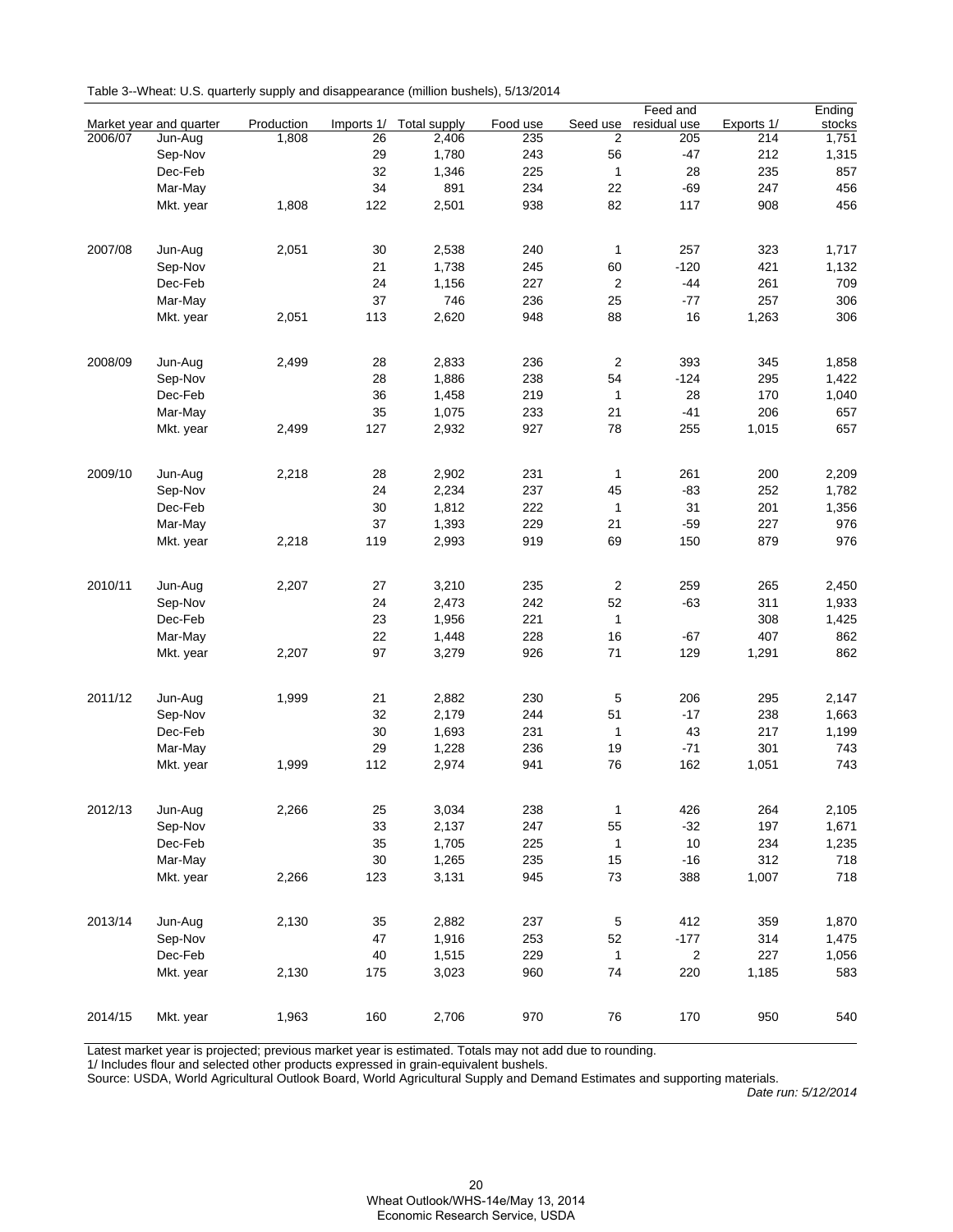Table 4--Wheat: Monthly food disappearance estimates (1,000 grain-equivalent bushels), 5/13/2014

| Mkt year and<br>month 1/ |     | Wheat ground for<br>$+$<br>flour | Food imports 2/ | + Nonmilled food use -<br>3/ | Food exports 2/<br>$=$ | Food use 4/ |
|--------------------------|-----|----------------------------------|-----------------|------------------------------|------------------------|-------------|
| 2012/13                  | Jun | 72,876                           | 2,173           | 2,000                        | 1,760                  | 75,290      |
|                          | Jul | 75,861                           | 2,296           | 2,000                        | 2,912                  | 77,245      |
|                          | Aug | 82,910                           | 2,345           | 2,000                        | 2,193                  | 85,063      |
|                          | Sep | 79,725                           | 2,069           | 2,000                        | 2,283                  | 81,511      |
|                          | Oct | 81,567                           | 2,462           | 2,000                        | 1,840                  | 84,189      |
|                          | Nov | 78,073                           | 2,438           | 2,000                        | 1,613                  | 80,897      |
|                          | Dec | 73,283                           | 2,369           | 2,000                        | 1,442                  | 76,210      |
|                          | Jan | 72,290                           | 2,191           | 2,000                        | 1,550                  | 74,931      |
|                          | Feb | 71,716                           | 2,101           | 2,000                        | 1,674                  | 74,143      |
|                          | Mar | 76,088                           | 2,391           | 2,000                        | 1,744                  | 78,734      |
|                          | Apr | 74,599                           | 2,581           | 2,000                        | 1,432                  | 77,748      |
|                          | May | 76,274                           | 2,530           | 2,000                        | 2,042                  | 78,763      |
| 2013/14                  | Jun | 72,975                           | 2,277           | 2,000                        | 2,430                  | 74,823      |
|                          | Jul | 74,417                           | 2,519           | 2,000                        | 1,474                  | 77,461      |
|                          | Aug | 81,332                           | 2,548           | 2,000                        | 1,450                  | 84,431      |
|                          | Sep | 78,207                           | 2,271           | 2,000                        | 1,498                  | 80,981      |
|                          | Oct | 84,799                           | 2,700           | 2,000                        | 1,845                  | 87,654      |
|                          | Nov | 81,166                           | 2,448           | 2,000                        | 1,612                  | 84,002      |
|                          | Dec | 76,186                           | 2,566           | 2,000                        | 1,735                  | 79,018      |
|                          | Jan |                                  | 2,590           | 2,000                        | 1,476                  | 3,113       |
|                          | Feb |                                  | 2,285           | 2,000                        | 1,308                  | 2,978       |
|                          | Mar |                                  | 2,708           | 2,000                        | 1,655                  | 3,053       |

1/ Current year is preliminary. Previous year is preliminary through August of current year, estimated afterwards.

2/ Food imports and exports used to calculate total food use. Includes all categories of wheat flour, semolina, bulgur, and couscous and selected categories of pasta.

3/ Wheat prepared for food use by processes other than milling.

4/ Estimated food use equals wheat ground for flour plus food imports plus nonmilled food use minus food exports. See

http://www.ers.usda.gov/Briefing/Wheat/wheatfooduse.htm for more information.

Source: Data through the 2nd quarter of 2011 was calculated using data from U.S. Department of Commerce, Bureau of the Census' Flour Milling Products (MQ311A) and U.S. Department of Commerce, Bureau of Economic Analysis' Foreign Trade Statistics. Subsequent flour milling calculations are based on data from the North American Millers Association.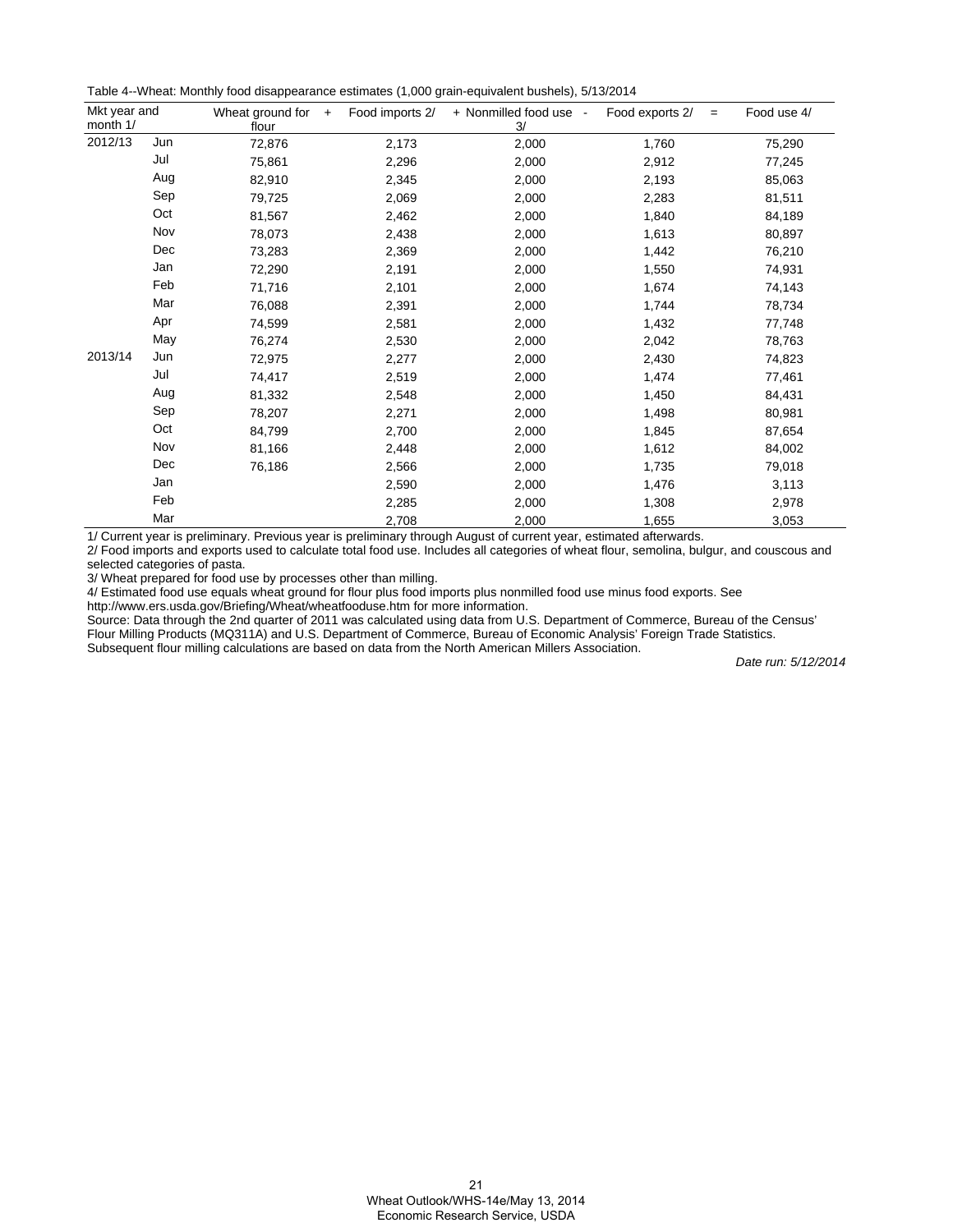Table 5--Wheat: National average price received by farmers (dollars per bushel) 1/, 5/13/2014

| Month     |         | All wheat |         | Winter  |         | Durum   |         | Other spring |
|-----------|---------|-----------|---------|---------|---------|---------|---------|--------------|
|           | 2012/13 | 2013/14   | 2012/13 | 2013/14 | 2012/13 | 2013/14 | 2012/13 | 2013/14      |
| June      | 6.70    | 7.32      | 6.55    | 7.18    | 8.31    | 8.26    | 7.78    | 7.72         |
| July      | 7.89    | 6.93      | 7.76    | 6.85    | 8.67    | 8.17    | 8.39    | 7.29         |
| August    | 8.04    | 6.87      | 7.92    | 6.81    | 7.76    | 7.76    | 8.27    | 6.97         |
| September | 8.27    | 6.80      | 8.25    | 6.79    | 7.77    | 7.90    | 8.38    | 6.71         |
| October   | 8.38    | 7.00      | 8.33    | 7.07    | 7.61    | 7.12    | 8.56    | 6.84         |
| November  | 8.47    | 6.85      | 8.38    | 6.96    | 8.11    | 6.75    | 8.65    | 6.70         |
| December  | 8.30    | 6.73      | 8.15    | 6.84    | 8.31    | 6.96    | 8.48    | 6.56         |
| January   | 8.12    | 6.66      | 8.01    | 6.73    | 8.24    | 7.06    | 8.34    | 6.48         |
| February  | 7.97    | 6.49      | 7.85    | 6.57    | 8.19    | 6.46    | 8.11    | 6.40         |
| March     | 7.79    | 6.75      | 7.63    | 6.93    | 8.12    | 6.71    | 7.95    | 6.58         |
| April     | 7.71    | 6.92      | 7.52    | 7.09    | 8.01    | 7.03    | 7.90    | 6.69         |
| May       | 7.68    |           | 7.49    |         | 8.06    |         | 7.84    |              |

1/ Preliminary mid-month, weighted-average price for current month.

Source: USDA, National Agricultural Statistics Service, Agricultural Prices.

Table 6--Wheat: National average prices received by farmers by class (dollars per bushel), 5/13/2014

| Month     | Hard red winter |         |         | Soft red winter | Hard red spring |         |         | White   |
|-----------|-----------------|---------|---------|-----------------|-----------------|---------|---------|---------|
|           | 2012/13         | 2013/14 | 2012/13 | 2013/14         | 2012/13         | 2013/14 | 2012/13 | 2013/14 |
| June      | 6.53            | 7.35    | 6.59    | 6.92            | 7.81            | 7.73    | 6.61    | 7.29    |
| July      | 7.74            | 7.04    | 7.84    | 6.55            | 8.41            | 7.29    | 7.76    | 7.19    |
| August    | 7.97            | 6.94    | 8.30    | 6.34            | 8.32            | 6.98    | 7.66    | 6.90    |
| September | 8.36            | 6.92    | 8.38    | 6.19            | 8.42            | 6.72    | 7.99    | 6.71    |
| October   | 8.43            | 7.24    | 8.35    | 6.66            | 8.60            | 6.85    | 8.10    | 6.76    |
| November  | 8.49            | 7.10    | 8.34    | 6.63            | 8.69            | 6.70    | 8.14    | 6.76    |
| December  | 8.20            | 6.85    | 8.19    | 6.13            | 8.50            | 6.53    | 7.99    | 7.00    |
| January   | 8.02            | 6.73    | 7.90    | 6.25            | 8.38            | 6.46    | 8.03    | 6.88    |
| February  | 7.75            | 6.63    | 7.78    | 5.90            | 8.11            | 6.38    | 8.05    | 6.60    |
| March     | 7.50            | 7.07    | 7.46    | 6.31            | 7.94            | 6.57    | 8.05    | 6.81    |
| April     | 7.49            |         | 7.42    |                 | 7.91            |         | 7.71    |         |
| May       | 7.56            |         | 7.31    |                 | 7.86            |         | 7.42    |         |

Source: USDA, National Agricultural Statistics Service, Agricultural Prices.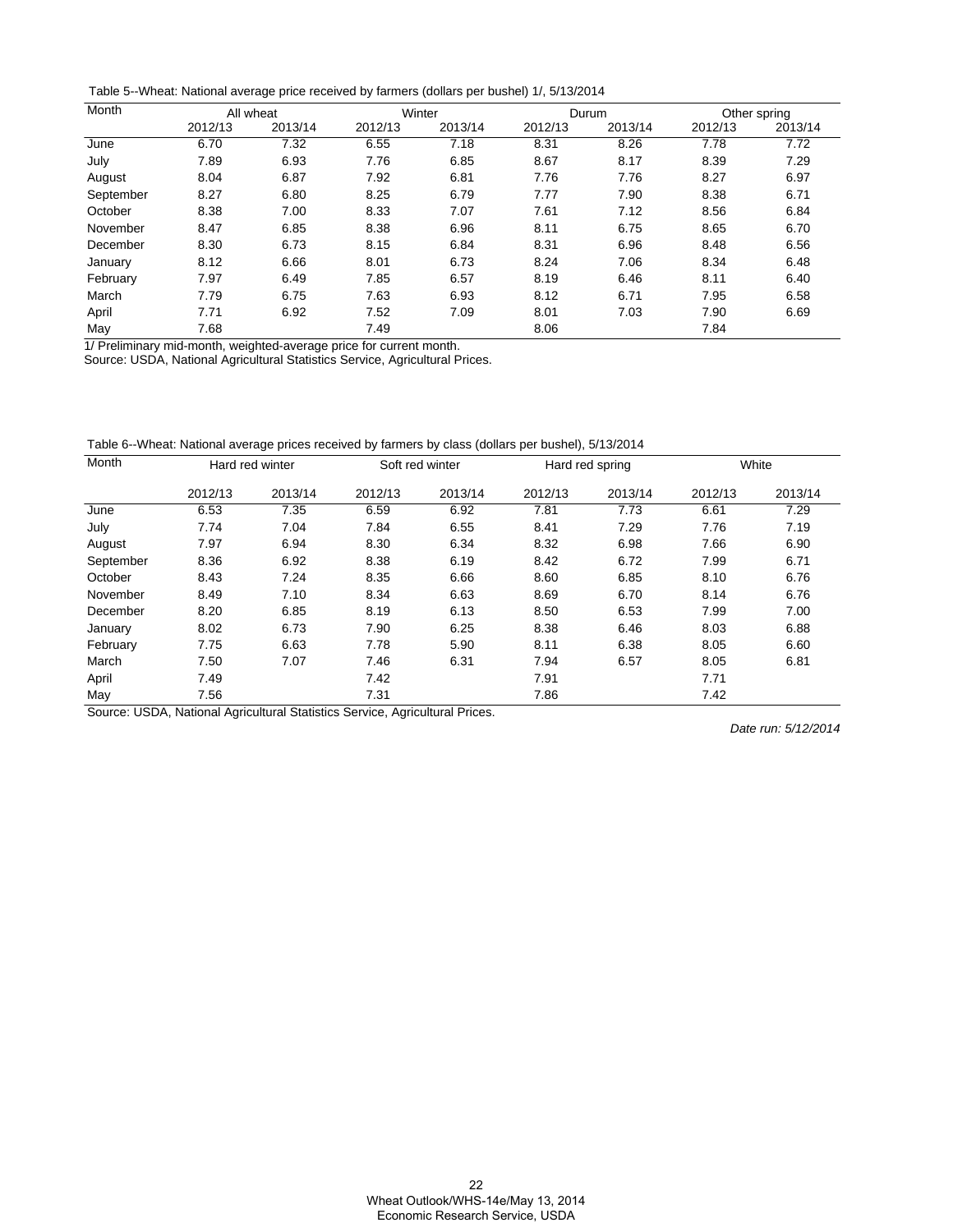|           | Table 7--Vineat: Average cash grain bius at principal markets, 5/13/2014 |                                             |                            |                                         |                       |                                             |                          |                                               |
|-----------|--------------------------------------------------------------------------|---------------------------------------------|----------------------------|-----------------------------------------|-----------------------|---------------------------------------------|--------------------------|-----------------------------------------------|
|           |                                                                          | No. 1 hard red winter                       |                            | No. 1 hard red winter                   | No. 1 hard red winter |                                             |                          | No. 1 hard red winter                         |
|           |                                                                          | (ordinary protein)                          |                            | (13% protein)                           |                       | (ordinary protein)                          |                          | (ordinary protein)                            |
|           | Kansas City, MO<br>(dollars per bushel)                                  |                                             |                            | Kansas City, MO<br>(dollars per bushel) |                       | Portland, OR<br>(dollars per bushel)        |                          | Texas Gulf, TX 1/<br>(dollars per metric ton) |
|           |                                                                          |                                             |                            |                                         |                       |                                             |                          |                                               |
| Month     | 2012/13                                                                  | 2013/14                                     | 2012/13                    | 2013/14                                 | 2012/13               | 2013/14                                     | 2012/13                  | 2013/14                                       |
| June      | 7.61                                                                     | 8.32                                        | 8.13                       | 8.65                                    | 6.75                  | 8.44                                        | 276.31                   | 313.42                                        |
| July      | 9.13                                                                     | 8.14                                        | 9.73                       | 8.36                                    | 8.66                  | 7.96                                        | 345.76                   | 304.79                                        |
| August    | 9.43                                                                     | 8.12                                        | 9.77                       | 8.16                                    | 9.07                  | 7.99                                        | 349.07                   | 305.52                                        |
| September | 9.56                                                                     | Ξ.                                          | 9.86                       | $\mathcal{L}_{\mathcal{F}}$             | 9.27                  | $\overline{\phantom{a}}$                    | 353.29                   | 307.54                                        |
| October   | 9.62                                                                     | 8.70                                        | 9.97                       | 8.82                                    | 9.39                  | Ξ.                                          | 358.07                   | 325.00                                        |
| November  | 9.73                                                                     | 8.44                                        | 10.04                      | 8.31                                    | 9.62                  | 7.85                                        | 360.64                   | 306.63                                        |
| December  | 9.36                                                                     | 8.03                                        | 9.71                       | 7.99                                    | 9.26                  | 7.57                                        | 347.78                   | 291.56                                        |
| January   | 9.09                                                                     | 756.00                                      | 9.41                       | 7.81                                    | 8.91                  | 7.44                                        | 335.47                   | 275.39                                        |
| February  | 8.70                                                                     | 8.04                                        | 9.04                       | 8.15                                    | 8.66                  | 8.10                                        | 318.94                   | 292.30                                        |
| March     | 8.35                                                                     | 8.87                                        | 8.72                       | 8.87                                    | 8.62                  | 8.73                                        | 309.75                   | 323.53                                        |
| April     | 8.30                                                                     | 8.81                                        | 8.75                       | 8.77                                    | 8.59                  | 8.56                                        | 308.28                   | --                                            |
| May       | 8.53                                                                     | Ξ.                                          | 8.90                       | $\overline{\phantom{a}}$                | 8.79                  | Ξ.                                          | 319.12                   |                                               |
|           |                                                                          | No. 1 dark northern spring<br>(13% protein) | No. 1 dark northern spring | (14% protein)                           |                       | No. 1 dark northern spring<br>(14% protein) |                          | No. 1 hard amber durum<br>Minneapolis, MN     |
|           |                                                                          | Chicago, IL<br>(dollars per bushel)         |                            | Chicago, IL<br>(dollars per bushel)     |                       | Portland, OR<br>(dollars per bushel)        | (dollars per bushel)     |                                               |
|           | 2012/13                                                                  | 2013/14                                     | 2012/13                    | 2013/14                                 | 2012/13               | 2013/14                                     | 2012/13                  | 2013/14                                       |
| June      | 9.02                                                                     | 9.08                                        | 9.31                       | 9.18                                    | 9.08                  | 9.13                                        | Ξ.                       | Щ,                                            |
| July      | 10.06                                                                    | 8.56                                        | 10.12                      | 8.57                                    | 9.17                  | 8.59                                        | --                       |                                               |
| August    | 9.70                                                                     | 8.10                                        | 9.71                       | 8.37                                    | 9.79                  | 8.39                                        | $-$                      |                                               |
| September | 9.81                                                                     | Ξ.                                          | 9.82                       | $\mathcal{L}_{\mathcal{F}}$             | 9.86                  | $\frac{1}{2}$                               | --                       |                                               |
| October   | 10.22                                                                    | 8.63                                        | 10.17                      | 8.78                                    | 9.66                  | 8.40                                        | --                       |                                               |
| November  | 10.12                                                                    | 8.22                                        | 10.15                      | 8.39                                    | 10.21                 | 8.28                                        | $\overline{a}$           |                                               |
| December  | 9.82                                                                     | 8.22                                        | 9.83                       | 8.64                                    | 9.85                  | 8.11                                        | $\overline{\phantom{a}}$ | --                                            |
| January   | 9.34                                                                     | 8.51                                        | 9.43                       | 9.32                                    | 9.48                  | 8.29                                        | --                       |                                               |
| February  | 9.24                                                                     | 8.42                                        | 9.33                       | 9.03                                    | 9.34                  | 8.43                                        | $\overline{\phantom{a}}$ |                                               |
| March     | 9.08                                                                     | 9.23                                        | 9.17                       | 9.64                                    | 9.45                  | 9.02                                        | --                       |                                               |
| April     | 8.77                                                                     | 8.41                                        | 9.11                       | 8.73                                    | 9.30                  | 8.81                                        | --                       | --                                            |
| May       | --                                                                       | -−                                          | 9.15                       | Ξ.                                      | 9.30                  | Щ,                                          |                          | --                                            |
|           |                                                                          | No. 2 soft red winter                       |                            | No. 2 soft red winter                   |                       | No. 2 soft red winter                       |                          | No. 1 soft white                              |
|           |                                                                          | St. Louis, MO                               |                            | Chicago, IL                             |                       | Toledo, OH                                  |                          | Portland, OR                                  |
|           |                                                                          | (dollars per bushel)                        |                            | (dollars per bushel)                    |                       | (dollars per bushel)                        |                          | (dollars per bushel)                          |
|           | 2012/13                                                                  | 2013/14                                     | 2012/13                    | 2013/14                                 | 2012/13               | 2013/14                                     | 2012/13                  | 2013/14                                       |
| June      | 6.64                                                                     | 7.22                                        | 6.56                       | 6.94                                    | 6.62                  | 6.75                                        | 6.97                     | --                                            |
| July      | 8.46                                                                     | 6.72                                        | 8.57                       | 6.60                                    | 8.70                  | 6.50                                        | 8.53                     | 7.23                                          |
| August    | 8.60                                                                     | 6.72                                        | 8.70                       | 6.26                                    | 8.69                  | 6.32                                        | 8.69                     | 7.32                                          |
| September | 8.60                                                                     | 6.31                                        | 8.62                       | 6.41                                    | 8.59                  | 6.32                                        | 8.77                     | н,                                            |
| October   | 8.41                                                                     | 6.31                                        | 8.49                       | 6.77                                    | 8.40                  | 6.61                                        | 8.75                     | 7.27                                          |
| November  | 8.52                                                                     | 6.52                                        | 8.58                       | 6.46                                    | 8.38                  | 6.29                                        | 8.87                     | 7.04                                          |
| December  | 8.04                                                                     | 6.55                                        | 8.03                       | 6.23                                    | 7.91                  | 6.01                                        | 8.56                     | 6.97                                          |
| January   | 7.88                                                                     | 6.55                                        | 7.69                       | 5.86                                    | 7.40                  | 5.60                                        | 8.53                     | 6.78                                          |
| February  | 7.70                                                                     | 6.55                                        | 7.40                       | 6.08                                    | 7.10                  | 5.91                                        | 8.59                     | 7.20                                          |
| March     | 7.41                                                                     | 7.06                                        | 7.18                       | 6.91                                    | 7.00                  | 6.73                                        | 8.16                     | 7.55                                          |
| April     | 7.41                                                                     | -−                                          | 6.97                       | 6.91                                    | 6.87                  | 6.78                                        | 7.93                     | 7.65                                          |
| May       | 7.22                                                                     | $\frac{1}{2}$                               | 7.01                       | $\overline{\phantom{a}}$                | 6.91                  | $\overline{\phantom{a}}$                    | 7.71                     | Ξ.                                            |

Table 7--Wheat: Average cash grain bids at principal markets, 5/13/2014

-- = Not available or no quote.

1/ Free on board.

Source: USDA, Agricultural Marketing Service, State Grain Reports, http://www.ams.usda.gov/AMSv1.0/ams.fetchTemplateData.do? [template=TemplateS&navID=MarketNewsAndTransportationData&leftNav=MarketNewsAndTransportationData&page=LSMarketNewsPa](http://www.ams.usda.gov/AMSv1.0/ams.fetchTemplateData.do?template=TemplateS&navID=MarketNewsAndTransportationData&leftNav=MarketNewsAndTransportationData&page=LSMarketNewsPageStateGrainReports) geStateGrainReports.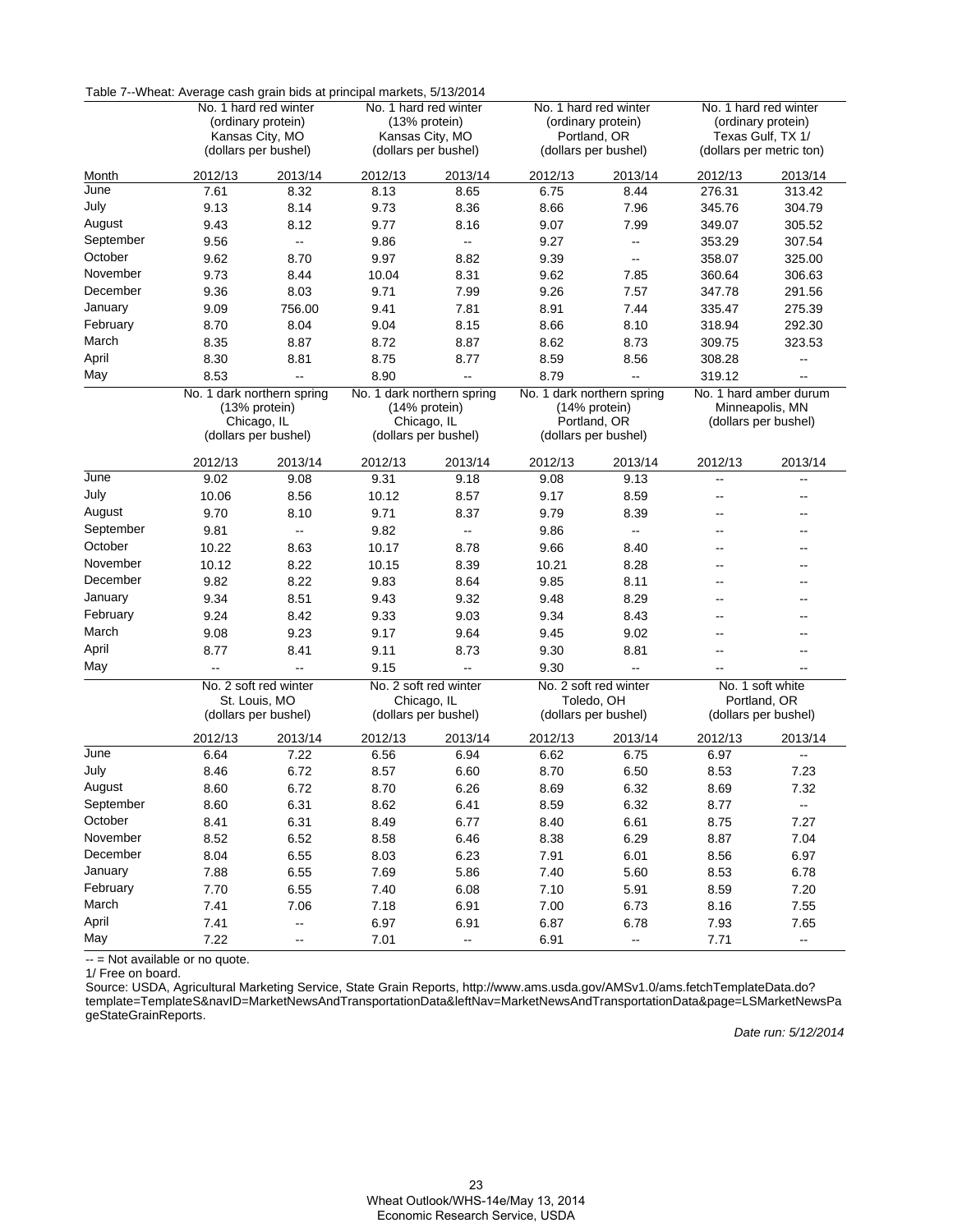Table 8--Wheat: U.S. exports and imports for last 6 months (1,000 bushels), 5/13/2014

|         |                       | Oct    | Nov    | Dec    | Jan    | Feb    | Mar    |
|---------|-----------------------|--------|--------|--------|--------|--------|--------|
| Item    |                       | 2013   | 2013   | 2013   | 2014   | 2014   | 2014   |
| Exports | All wheat grain       | 94.466 | 63.040 | 74.469 | 77.203 | 70.973 | 78,911 |
|         | All wheat flour 1/    | 1.219  | 987    | 1.164  | 953    | 803    | 953    |
|         | All wheat products 2/ | 689    | 695    | 627    | 585    | 582    | 748    |
|         | Total all wheat       | 96,375 | 64,723 | 76,259 | 78.741 | 72,358 | 80,611 |
| Imports | All wheat grain       | 12,470 | 10,550 | 12,788 | 10.754 | 9.215  | 12,342 |
|         | All wheat flour 1/    | 1.001  | 909    | 925    | 964    | 886    | 972    |
|         | All wheat products 2/ | 1.725  | 1,557  | 1,665  | 1.648  | 1.420  | 1.764  |
|         | Total all wheat       | 15,197 | 13.016 | 15,377 | 13.366 | 11,521 | 15,077 |

Totals may not add due to rounding.

1/ Expressed in grain-equivalent bushels. Includes meal, groats, and durum.

2/ Expressed in grain-equivalent bushels. Includes bulgur, couscous, and selected categories of pasta.

Source: U.S. Department of Commerce, U.S. Census Bureau, Foreign Trade Statistics; and ERS calculations using Census trade statistics.